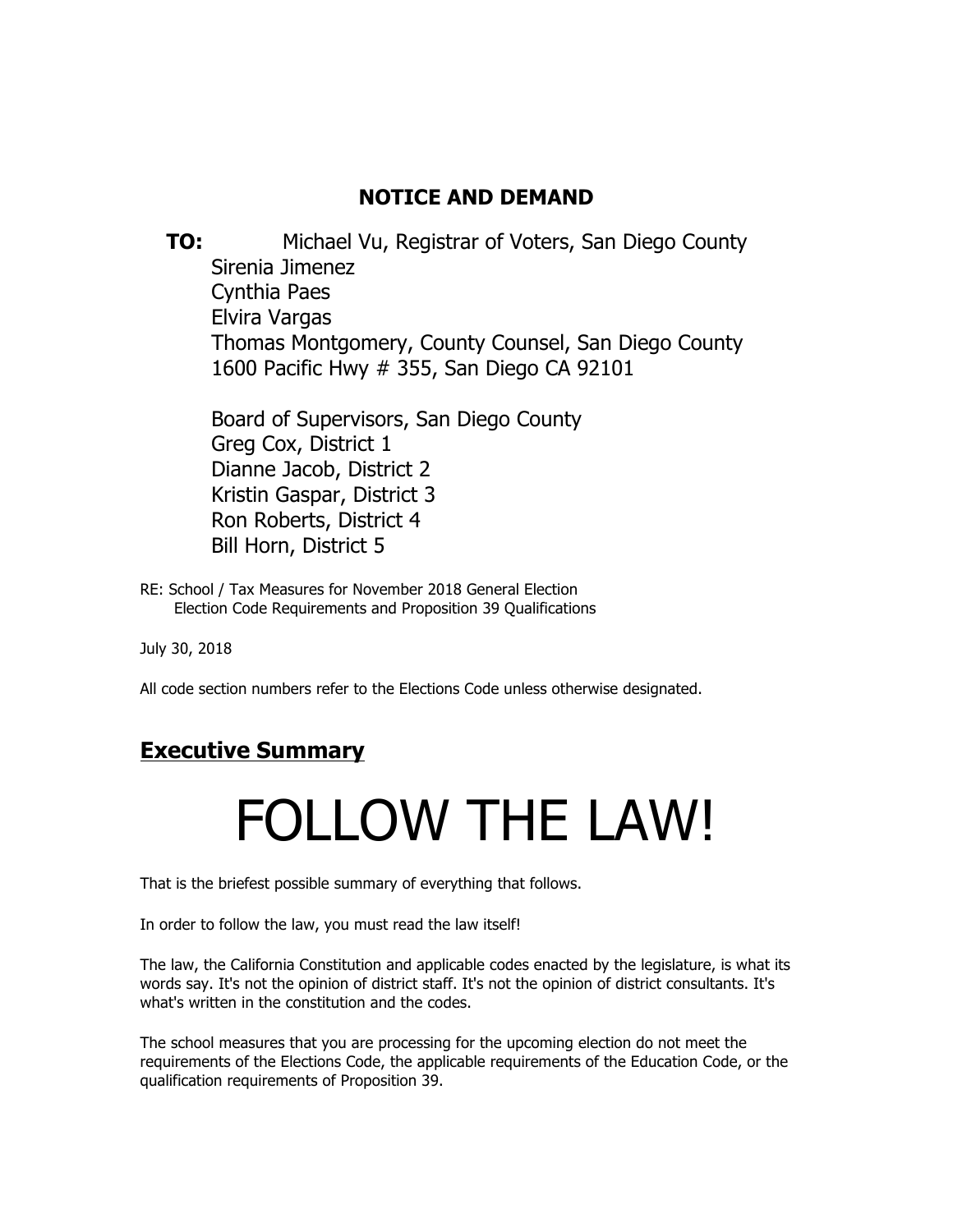The filings you are receiving have the ballot statement and the full text of the measure incorporated into the resolutions. You are receiving this notice prior to the statutory filing deadline for local ballot measures (E-88).

School measures must qualify under the California Constitution and conform to the ballot requirements of Elections Code 13000 et seq. For school measures that propose authorization for the issuance of bonds, ballot statements (abbreviated text) must conform to the requirements of Education Code 15122 (both 2/3 and 55% voter approval) and 15272 (55% voter approval).

No governing board of any school or community college district may require you to perform any election services. A governing board may only make a request, subject to both your consent and that of the Board of Supervisors, to consolidate a school measure on the ballot for the upcoming election.

The public expects you to follow the law. You don't have authority to modify the ballot statement or the full text of the measure filed by a governing board. You can, however, reject nonqualifying measures and non-conforming ballot statements. The burden to provide a qualifying measure or a conforming ballot statement is on the governing board requesting your services.

This notice and demand is directing you to follow the law, a quaint concept, and reject ballot statements that do not conform to mandatory statutory provisions of the Elections Code (all local measures) and of the Education Code (school bond measures) cited herein.

Furthermore, for Proposition 39 (2000) bond measures, the full text of the measures DO NOT meet ALL of the four accountability mandates set out in the Article XIII A, Section 1(b)(3) of the California Constitution, and therefore do not qualify as 55% voter approval measures.

We remind you that the Elections Code proscribes violation of these requirements with criminal sanctions. As judges are fond of saying, ignorance of the law is not an excuse.

This letter is divided into four parts that group similar issues together.

- 1. Part I: School Bonds Cartel
- 2. Part II: Ballot Statement
- 3. Part III: Proposition 39
- 4. Part IV: Other Elections Codes

# **Part I: School Bonds Cartel**

## **I.A. The Industry**

We refer to the industry that has grown up around the electioneering, passing, and spending of the proceeds of school bonds as the school bonds cartel. It's a public-private partnership among school and college district staff, governing board members, community college foundations, county elections officials, county counsel, county treasurers, county school superintendents, district attorneys, the Fair Political Practices Commission, the State Allocation Board, Center for Cities + Schools (UC Berkeley), bond counsel, financial advisors, underwriters, marketers, pollsters, and school facilities and equipment vendors. One of the many incarnations of the school bonds cartel is C.A.S.H. (Coalition for Adequate School Housing), but it does not stand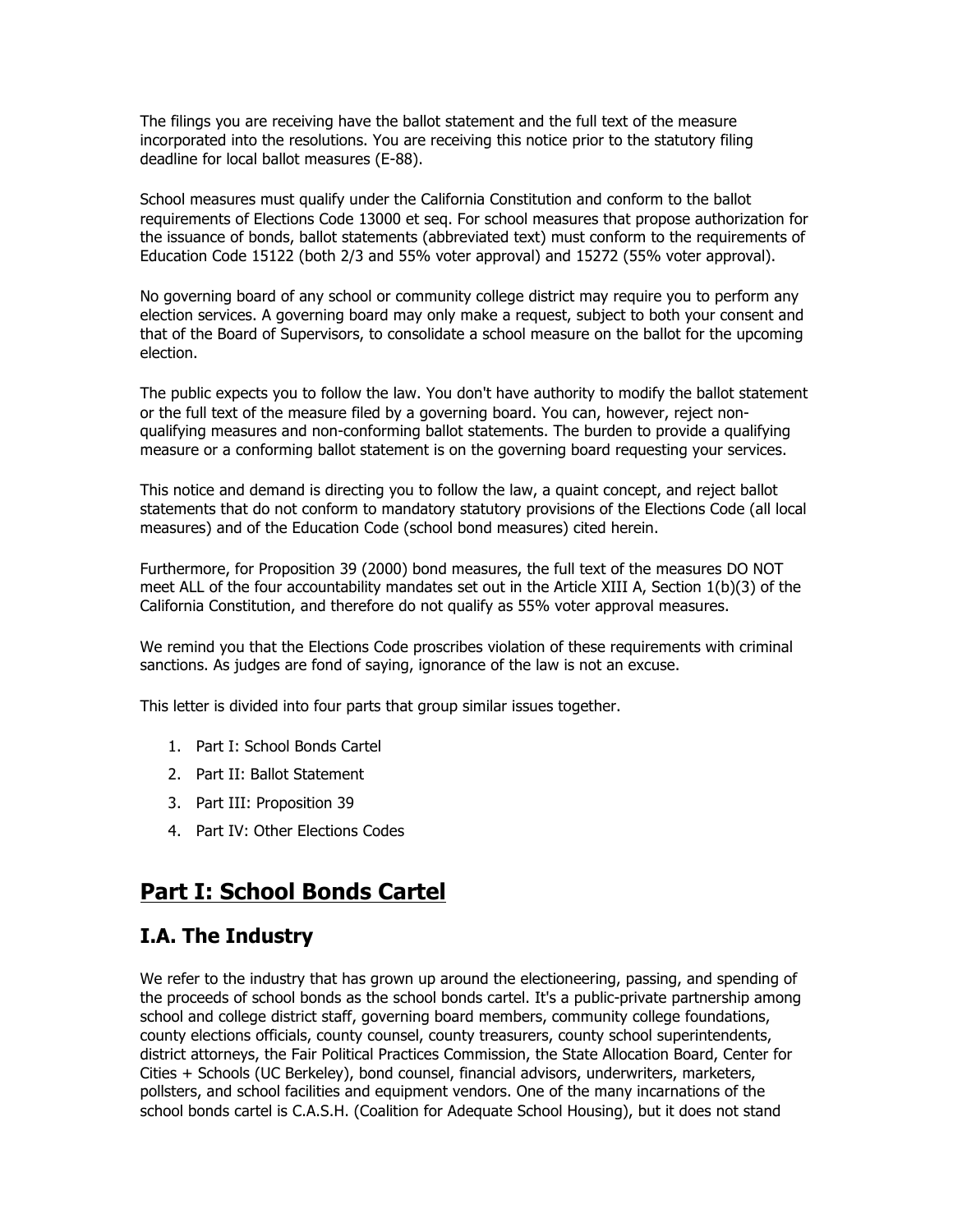alone. Every one of the alphabet organizations (ACSA, CSBA, CASBO, CCLC, CEOCCC, SSDA, CCSESA, et al) to which districts pay membership fees from public monies are interlocked and cross-seeded with the same people using their combined resources to protect and benefit the cartel. The revolving door of public employees (district, county, and state) to private firms and vice versa, provides a rich milieu of connections and institutional knowledge that make it formidable in its ability to marshal its vast resources to accomplish its agenda.

In November 2000, California electors amended the California Constitution when they passed the Smaller Classes, Safer Schools and Financial Accountability Act, "Proposition 39." The passage of Proposition 39 triggered the enactment of the companion legislative act, the Strict Accountability in Local School Construction Bonds Act of 2000 ("Strict Accountability Act"), codified at Education Code 15264 through 15288.

Why all this accountability? Why did voters pass Proposition 39? The entire history of independently governed school and college districts in California in relation to money is rife with a single theme -- they can't be trusted to follow the law. That's what Proposition 39 was designed to resolve. The proponents admitted that misuse of bond funds was widespread, because no one was watching those with the power to spend those funds.

Why has the legislature placed so many restrictions on the ballots for bonds on which voters mark their votes? Because the districts can't be trusted to follow the law.

The existence of the school bonds cartel is further evidence that the districts can't be trusted to follow the law. The cartel's power to use public resources to achieve a stupefying school measure win-loss record (95% in November 2016, 86% in June 2018) proves that the districts can't be trusted.

The school bonds cartel needs your cooperation to achieve its impressive results. School measures are explicitly engineered to avoid all the accountability requirements imposed by the California Constitution and the legislature. Every word of the ballot statements are engineered to achieve a favorable outcome. When you add elections officials who honor district requests to hold school measure elections, overlook qualifying requirements, and print favorable language on the ballot, in violation of all the accountability requirements, you have become, perhaps unwitting, accomplices.

# **I.B. Bond Counsel**

We refer to bond counsel often in this letter. They write the ballot statement, the school measure, the tax rate statement, and almost invariably, the ballot argument, and very often the rebuttal as well. Why do districts need expensive bond counsel, a very specialized field of practice, to write school measure documents?

The earliest Proposition 39 measures weren't even written by lawyers. Bond counsel have come to write these documents on contingency contracts under the caption of "pre-election services." In exchange, they lock in contracts for the specialized bond counsel and disclosure counsel work, contingent upon the school measure passing. Bond counsel's stake in the outcome of the election is a conflict of interest. Until State Treasurer John Chiang put an extremely limited crimp (effective January 1, 2017) in this scourge, bond counsel, financial advisors, and sometimes underwriters would contribute thousands of dollars to campaign committees primarily formed to support school measures. Chiang's sanctions are limited to those doing business with his office.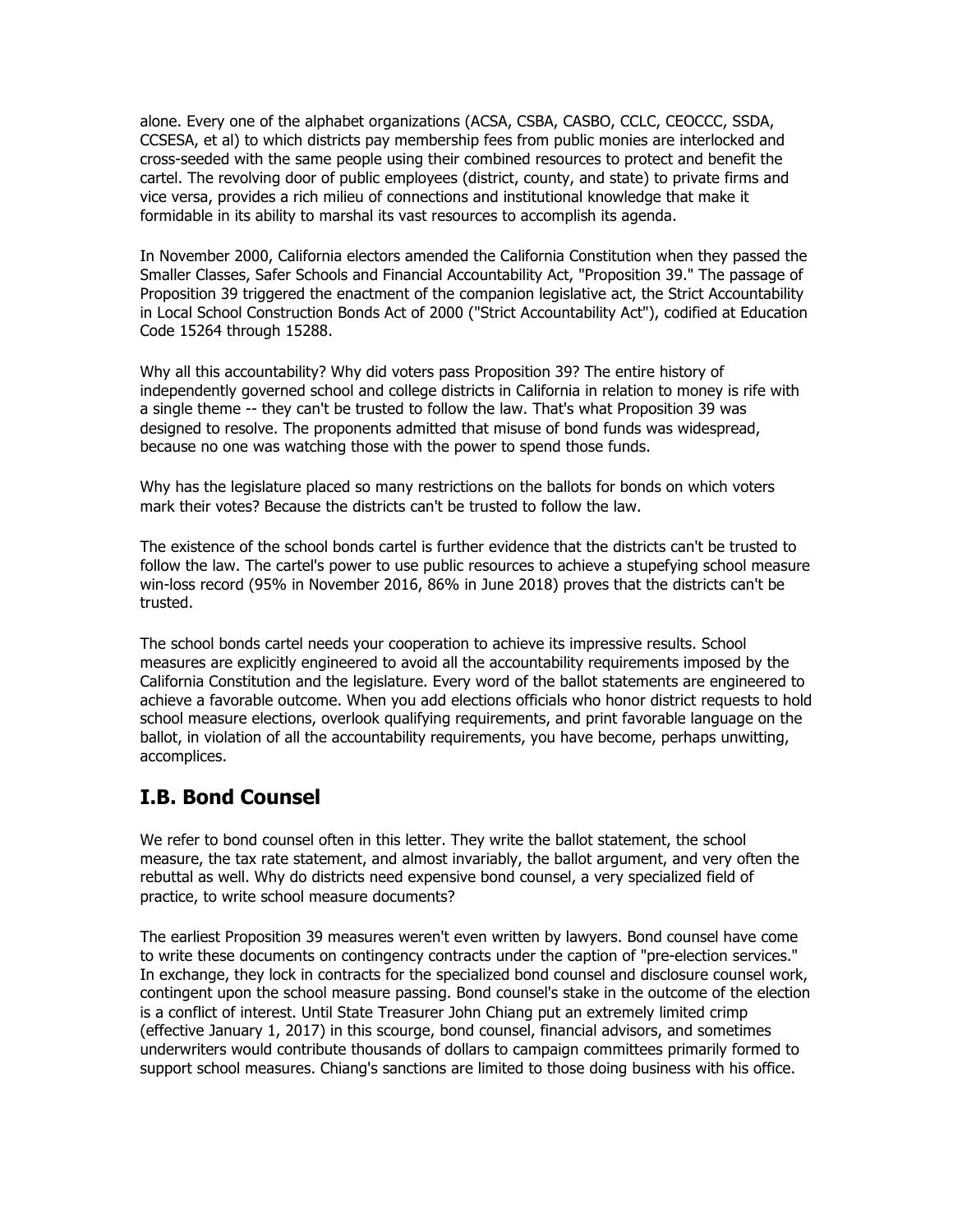Bond counsel sell their services on the basis of how many elections they have won, not on the quality of their legal work. So writing persuasive documents serves their own pecuniary interests and establishes relationships with district staff that go well beyond the pale. You might even say that bond counsel and financial advisors, under the guise of consulting for "pre-election services," violate Government Code 1090. While acting with the decision-making powers of school officials, they have an inappropriate financial interest in the contingency contracts that they create.

# **Part II: Ballot Statement**

The Education Code sections discussed below are applicable to school bonds.

# **II.A. Education Code 5322.**

The burden of writing the ballot statement of no more than 75 words is on the governing board of the district.

Whenever an election is ordered, the governing board of the district or the board or officer authorized by this code to make such designations shall, concurrently with or after the order of election but not less than 123 days prior to the date of the election in the case of an election for governing board members, or at least 88 days prior to the date of the election in the case of an election on a measure, including a bond measure, by resolution delivered to the county superintendent of schools and the officer conducting the election, or, in the case of an election on a measure, only to the officer conducting the election, specify the following, or such of the following as he or she or it may have authority to designate:

- (a) The date of the election.
- (b) The purpose of the election.

The resolution or resolutions shall be known as "specifications of the election order" and shall set forth the authority for ordering the election, the authority for the specification of the election order, the signature of the officer or the clerk of the board by law authorized to make the designations therein contained, and, in the case of an election on a measure, the exact wording of the measure as it is to appear on the ballot. Pursuant to Section 13247 of the Elections Code, the statement of the measure to appear on the ballot shall not exceed 75 words.

Therefore, if bond counsel chooses to ignore the requirements of the codes to stack the deck in favor of the district so that it reaps the benefits of its exorbitant, no-bid (in most cases) contingency contract, it should be of no concern to elections officials. Bond counsel certainly know the law AND how to manipulate it.

# **II.B. Education Code 15122**

Because the districts can't be trusted to be honest with the public, all ballot statements for school bond measures must provide certain disclosures. This code predates Proposition 39. It contains four requirements (underlined). Here's what the code says.

The words to appear upon the ballots shall be "Bonds-Yes" and "Bonds-No," or words of similar import. A brief statement of the proposition, setting forth the amount of the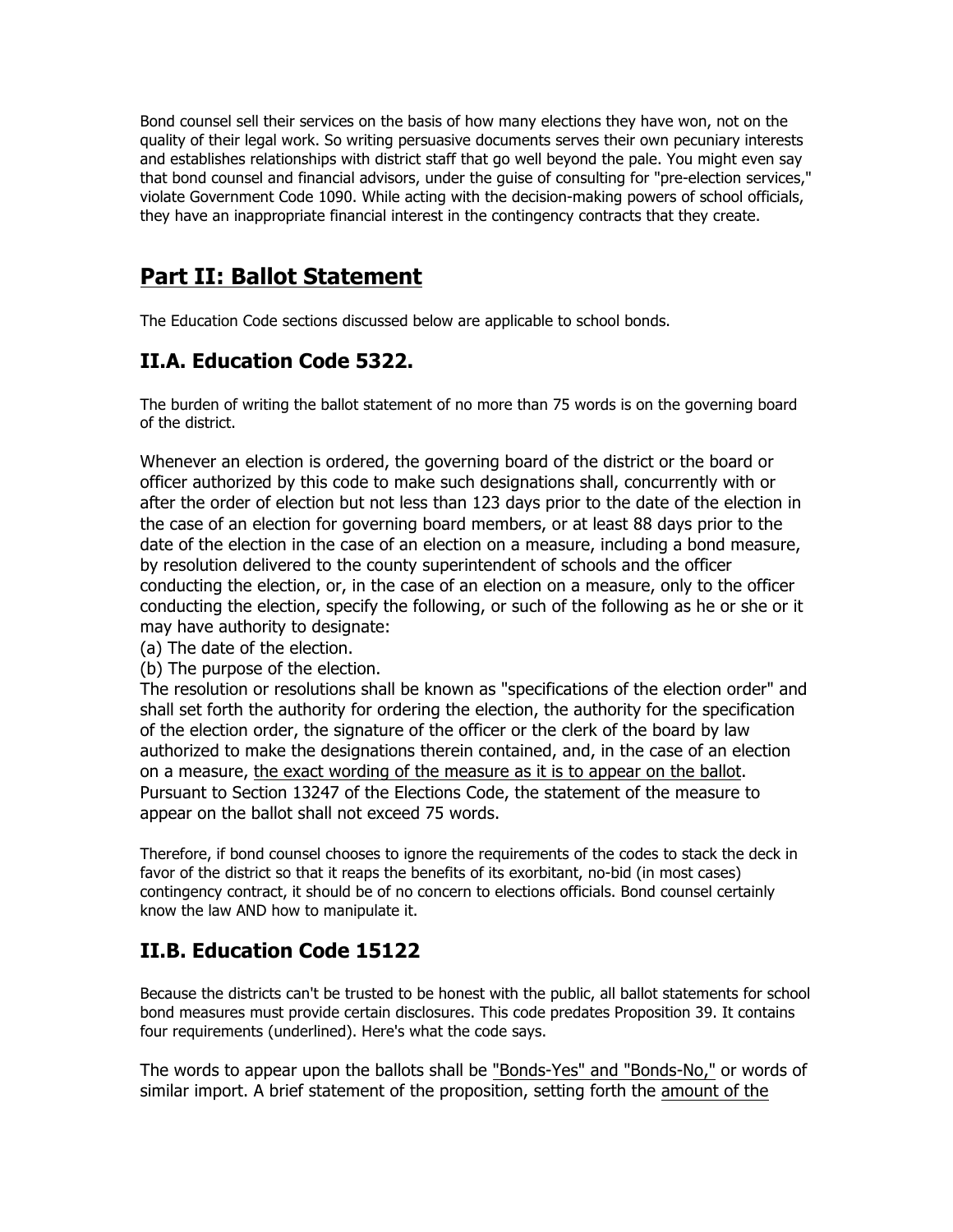bonds to be voted upon, the maximum rate of interest, and the purposes for which the proceeds of the sale of the bonds are to be used, shall be printed upon the ballot. No defect in the statement other than in the statement of the amount of the bonds to be authorized shall invalidate the bonds election.

## **Bonds-Yes / Bonds-No**

Most, but not all school measure resolutions filed for previous elections contained this language, but some did not. For the cases with the missing wording, we don't have enough information to determine whether elections officials supplied the missing wording without authority or rejected the language and forced the districts to comply with this code.

## **Bond Amount**

Not a single district leaves this out. It's in the district's self-interest. It's especially in the district's self-interest to play down the bond amount. To illustrate this, consider why districts choose to state amounts in words or a combination of very short or decimal-point numbers and words when doing so incurs a greater word count. Minimizing the amount is in its self-interest.

## **Maximum Rate of Interest**

This one should be easy, yet not a single district states the maximum rate of interest at which the authorized bonds can be sold. It's NOT in the district's self-interest.

The purpose of the requirement is disclosure. Can a lender avoid disclosure of the interest rate due on a loan?

Of the 1,243 school bond measures placed on ballots from 2001 through 2016, 1,239 did not state the interest rate. Of those, 45 did not even allude to the interest rate; 1,194 used lawyer double-speak to avoid the requirement. Below are the top ten avoidance techniques. None of them comply with the statutory requirement. Why haven't you been rejecting the ballot statements?

#### **# of Measures Interest Rate Language**

- 384 at legal interest rates
- 352 at legal rates
- 75 at interest rates within the legal limit
- 69 at interest rates within legal limits
- 61 within legal interest rates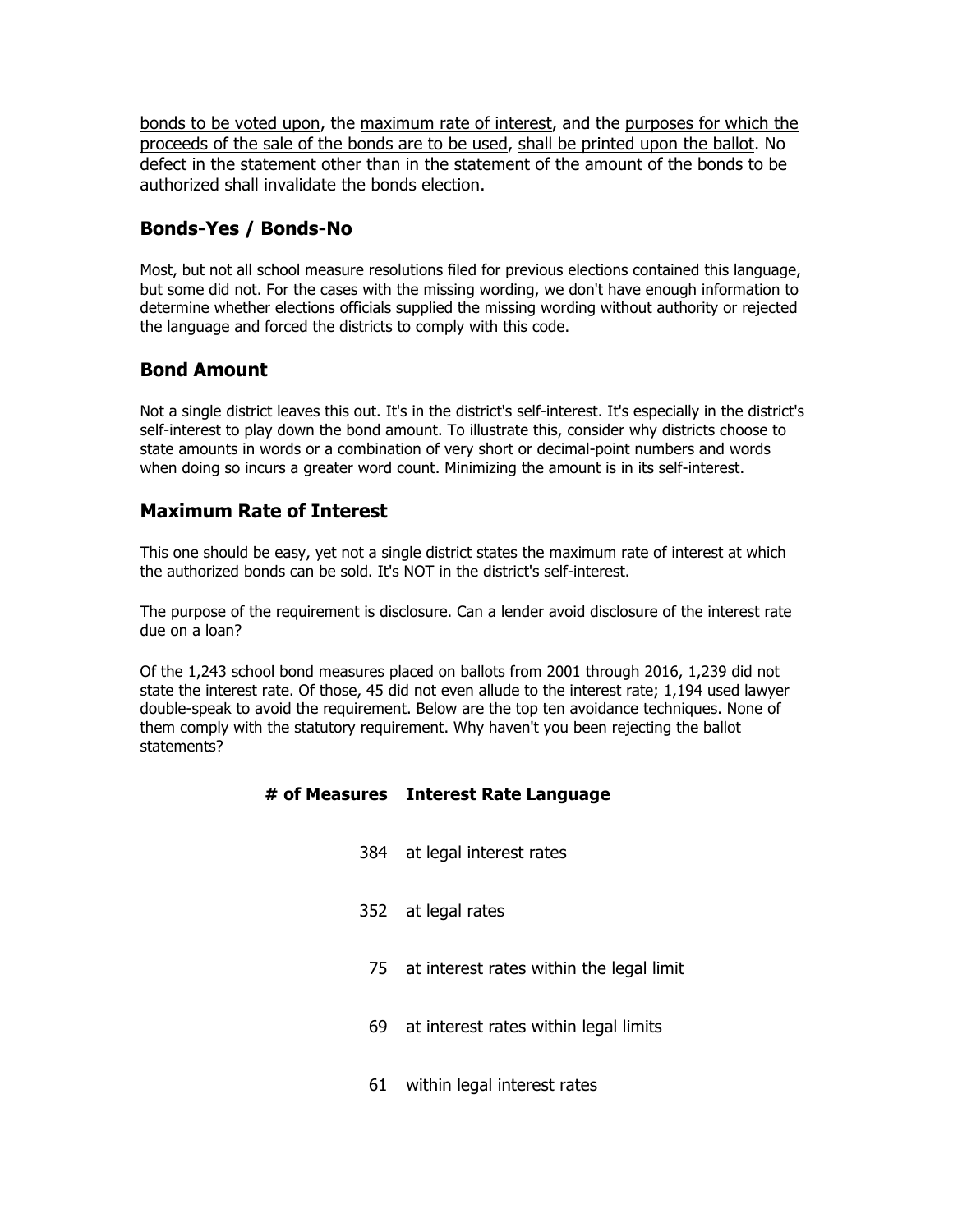- 41 interest rates below legal limits
- 24 interest rates below the legal limit
- 14 at lawful interest rates
- 12 within legal rates
- 10 at the lowest possible interest rates

Article XVI of the California Constitution provides that the legislature may, from time to time, set the maximum interest rate for general obligation bonds. Government Code 53531 sets that rate at 12%.

Government Code 53531. Any provision of law specifying the maximum interest rate on bonds to the contrary notwithstanding, bonds may bear interest at a coupon rate or rates as determined by the legislative body in its discretion but not to exceed 12 percent per year payable as permitted by law, unless some higher rate is permitted by law.

While Education Code 15140 sets the maximum interest to 8% and the maximum duration of the bonds issued to 25 years, that interest rate is superseded by Government Code 53531.

Education Code 15140. (a) Bonds of a school district or community college district shall be offered for sale by the board of supervisors of the county, the county superintendent of which has jurisdiction over the district, or the community college district governing board, where appropriate, as soon as possible following receipt of a resolution duly adopted by the governing board of the school district or community college district. The resolution shall prescribe the total amount of bonds to be sold. The resolution may also prescribe the maximum acceptable interest rate, not to exceed 8 percent, and the time or times when the whole or any part of the principal of the bonds shall be payable, which shall not be more than 25 years from the date of the bonds.

The governing board has discretion to set a lower rate in the measure. When it does not set a lower rate in the measure, the maximum interest rate is 12%.

#### **DEMAND 1.**

That you exercise your statutory authority to reject any ballot statement that does not specify the maximum interest rate of 12% or a lower rate set in the full text of the measure.

#### **Purposes**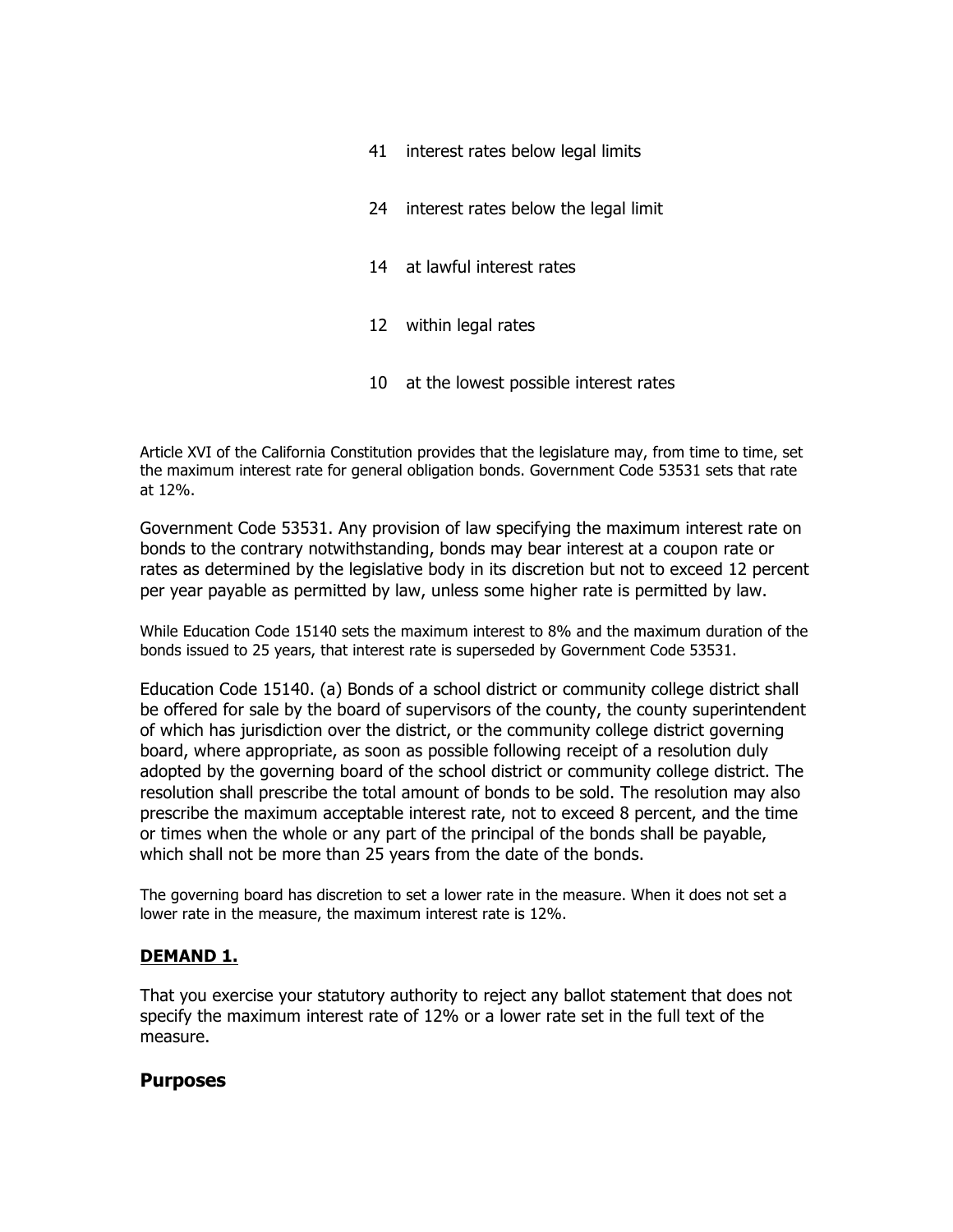For all school bond measures, the purposes are set out in the Article XIII A, Section 1 of the California Constitution.

This code explicitly requires that the ballot statement set forth the "purposes for which the proceeds of the sale of the bonds are to be used." For Proposition 39, the purposes are in the nature of construction, furnishing and equipping in connection with construction, and acquisition or lease of real property. This code preempts the field with respect to school bond measures. Any language that is not related to the constitutional purposes is not permitted. There is no exception for including marketing hype, survey-tested selling points, or any other language that does not describe what will be purchased with the proceeds. This is further discussed in relation to Elections Code 13119(c) in Part II.D.3. below.

# **II.C. Education Code 15272**

This code only applies to bond measures qualifying under Proposition 39, which are the overwhelming majority of all measures filed.

In addition to the ballot requirements of Section 15122 and the ballot provisions of this code applicable to governing board member elections, for bond measures pursuant to this chapter, the ballot shall also be printed with a statement that the board will appoint a citizens' oversight committee and [the board will]\* conduct annual independent audits to assure that funds are spent only on school and classroom improvements and for no other purposes.

\* Inserted to clarify parsing and intent.

When reading this code in its natural way, there are clearly two requirements separated by the conjunction "and." The "to assure" clause is a modifier. While one might read it as a modifier only to the "audits" requirement, taken in the larger context of the overriding purpose of both the citizens' oversight committee and the audits, it, more reasonably, modifies both. Whichever way you read it, it does not affect the substance of the following discussion.

# **Citizens' Oversight Committee**

Bond counsel has many curious ways of writing this requirement. None of them mention the board appointment portion of it. The independent citizens' oversight committee was established by the legislature. Why lengthen the language that already conveys the requirement concisely?

# **Annual Independent Audits**

This requirement actually refers to two of the four qualification requirements in the California Constitution which requires two different independent audits each year while bond proceeds remain unspent. What purpose would be served by using any other language than that set out in this code?

# **No Administrator Salaries**

Oops! Where did this come from? There are only two requirements in this code. Some suggest that this, and its variants, is short-hand for the "to assure" clause in this code. Of the 1,311 Proposition 39 bond measures placed on ballots from 2001 through 2016, only 970 included this language -- 341 did not. The increased use of this language over time correlates to it being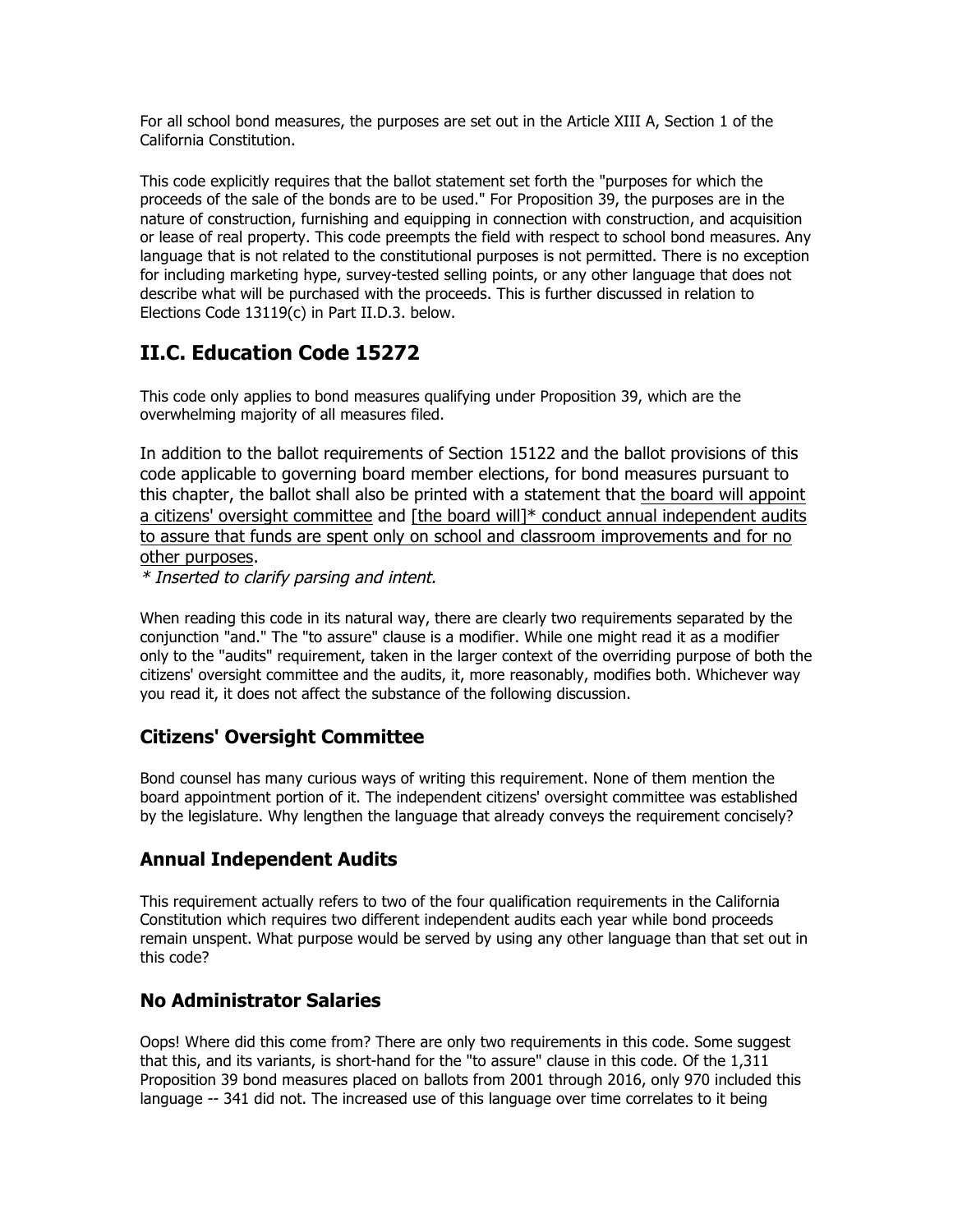tested in push surveys of the public. It in no way conveys the full meaning required by this code. It's marketing hype. In fact, it's an outright lie with a manifest intent to deceive, as further discussed in relation to Elections Code 13119(c) in Part II.D.3. below.

#### **DEMAND 2.**

That you exercise your statutory authority to reject any ballot statement that does not conform to every requirement of Education Code 15272 or that includes variants of "no administrator salaries."

# **II.D. Elections Code 13119**

AB-195 amended 13119 effective January 1, 2018. Subsections (a) and (b) were modified and subsection (c) was added. Despite the school bond cartel's failed attempt in May 2018 to postpone subsection (b) via SB-863, an anti-transparency, dishonest, despicable budget trailer bill, the law has not changed.

# **II.D.1. 13119(a)**

This subsection now explicitly applies to "a measure authorizing the issuance of bonds or the incurrence of debt." The operative language requires the explicit form of the statement that is to appear on the ballot:

"Shall the measure (stating the nature thereof) be adopted?"

If you permit ballot statements that don't conform to this code, you are aiding and abetting a violation of the law over which you have a specific duty to enforce. Failure to conform ballot statements to this code is also sanctioned with a criminal penalty.

The school bonds cartel whines that this code is impossible to comply with. It is expert at manipulating the law to promote its interests over the due process rights of the public. Perhaps, these whiners should find a new line of work.

Here is the only example (of 40) of a ballot statement for a school bond measure for the primary election ballot that has complied with subsection (a).

Local Middle School Construction Measure. [Shall the measure, to design and build a middle school that provides necessary modern facilities for students including spaces for science, math, art, technology, music and sports, and no money for administrators' salaries, authorize Plumas Lake Elementary School District to issue \$20,000,000 in bonds, at legal rates, levy/collect on average \$0.12/\$100 of assessed value (\$1,050,000 annually) while bonds are outstanding, with all funds used locally to construct a middle school, be adopted?

Note that the Plumas Lake measure had to use the two-thirds Proposition 46 bond rules because its tax rate was four times that allowed for a Proposition 39 bond. The ballot statement did not have to conform to Education 15272. Nevertheless, "no money for administrators' salaries" appears, further establishing that its usage is marketing hype and not code requirement.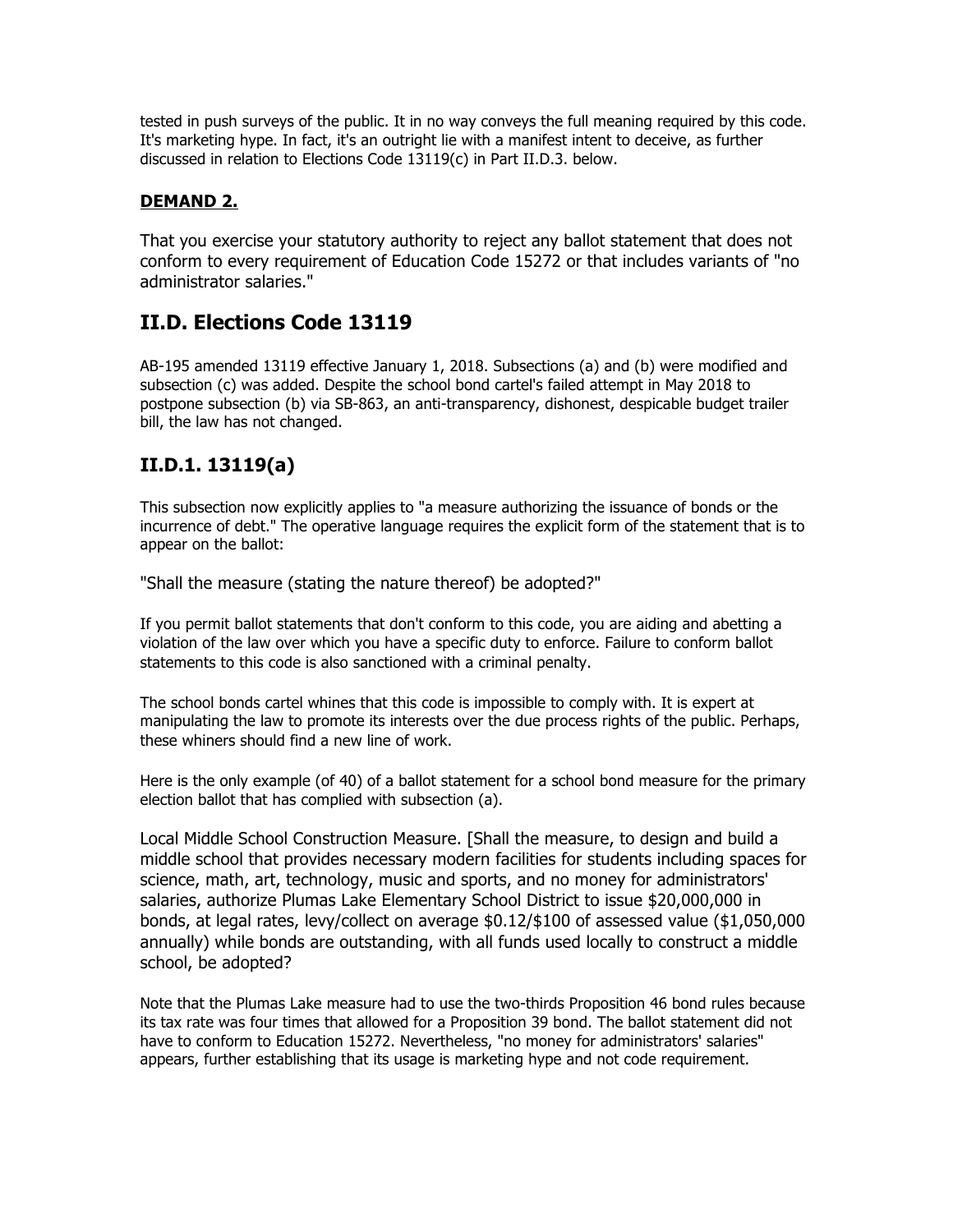If you are interested, the California School Bonds Clearinghouse has a complete **Measure List** of every ballot statement filed for the June primary election. You or a designated employee must be a member of the site in order to access this page. In the alternative, you can collect the ballot statements yourself from your colleagues.

So, it's not impossible. Bond counsel knew of the changes to subsection (a) as evidenced by their attempts to conform the ballot statements to the changes imposed by subsection (b). It just wasn't in their self-interest. You are in an oversight position. You have the code. As Captain Picard was so fond of saying, "Make it so!"

Perhaps bond counsel will be forced to cut out some of the argumentative language prohibited by subsection (c).

#### **DEMAND 3.**

That you exercise your statutory authority to reject any ballot statement that does not conform to every requirement of 13119(a).

## **II.D.2. 13119(b)**

This subsection now explicitly applies when any "proposed measure imposes a tax or raises the rate of a tax." That includes every school measure that is asking for bonds or parcel taxes.

(b) If the proposed measure imposes a tax or raises the rate of a tax, the ballot shall include in the statement of the measure to be voted on the amount of money to be raised annually and the rate and duration of the tax to be levied.

Although kicking and screaming that this code now removes bond counsel's ability to include valuable argumentative language in the ballot statement, bond counsel have begrudgingly complied, for the most part.

#### **Annual Amount of Money Raised**

This new provision has a short history -- this year's primary election. Bond counsel conformed each of the ballot statements to include an estimate of the annual amount to be raised.

## **Rate and Duration Tax**

On the requirement for the tax rate, bond counsel conformed each of the ballot statements. It even went through the extra trouble of applying a mathematical formula to convert the rate per \$100,000 prepared for the tax rate statement to a rate per \$100. Presenting a rate as \$0.007 to \$0.12 per \$100 gives it an advantage over presenting a rate as \$7 to \$120 per \$100,000. Bond counsel's contingency contract drives it to give every conceivable advantage to the district. AB-2848, if passed by the legislature, will end this tactic.

For 23 of the 40 ballot measure statements, bond counsel dreamed up a way to avoid stating the duration. That's how they steal earn the big bucks.

Duration means the length of time something continues or exists. It's specific, not relative. Using phrases like "while bonds are outstanding" or "through maturity" are clever ways to avoid letting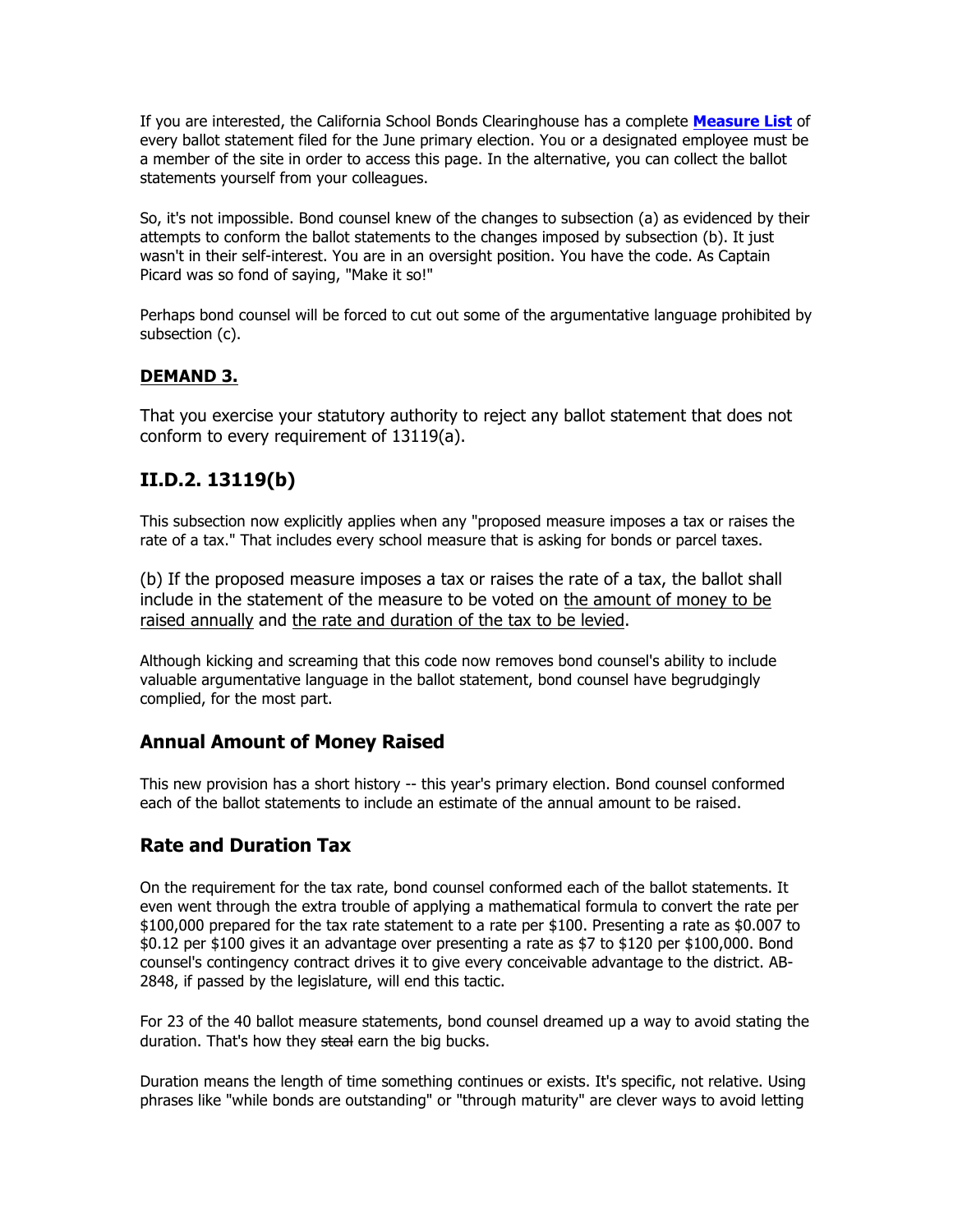the public know how long the taxes will last. The phrases are completely meaningless and selfreferential without the context of how long the bonds will be outstanding or when the last bonds will mature. These phrases and their variants do not comply with this code. This code requires a duration, either a quantity of years, or the year of last maturity for the bond issue. The duration is already known and printed in the tax rate statement.

This section has a much longer history as applied to parcel taxes. In that context, you will always see conformance to this section specifying the number of years, for example.

To continue funding advanced programs in math, science, reading, engineering, technology, music, and the arts to meet today's higher academic standards; maintain manageable class sizes to enhance student achievement; and attract and retain highly qualified teachers; shall the South Pasadena Unified School District renew the expiring school parcel tax at the current rate of \$386 per parcel **for a period of 7 years**, with annual inflation adjustments, senior exemptions, independent citizen oversight, and continuing \$2.3 million in annual school funding that can't be taken away by the State? Los Angeles County, Measure S, 2018

Have you ever seen a ballot statement for a parcel tax with the duration expressed as "while the tax is in effect?"

The table below illustrates the creative manner in which bond counsel paid lip service to the duration requirement (designated by an asterisk in the Words column), regardless of the word count needed by this avoidance technique.

| <b>County</b>   | <b>Measure Words</b> |        | <b>Tax Rate Info</b>                                                                                                                                  |
|-----------------|----------------------|--------|-------------------------------------------------------------------------------------------------------------------------------------------------------|
| Alameda         | B                    | $21 *$ | raising an average of \$8,000,000 annually for bonds<br>while bonds remain outstanding from rates estimated at<br>\$0.06 per \$100 assessed valuation |
| Fresno          | B                    | $20*$  | averaging \$421,000 annually as long as bonds are<br>outstanding at a rate of approximately 6 cents per \$100<br>assessed value                       |
| Humboldt        | C                    | $19*$  | generating on average \$149,000 annually for issued<br>bonds through maturity from levies of approximately<br>\$0.03 per \$100 assessed value         |
| Humboldt        | D                    | $19*$  | generating on average \$111,000 annually for issued<br>bonds through maturity from levies of approximately<br>\$0.03 per \$100 assessed value         |
| <b>Humboldt</b> | F                    | 17     | raising approximately \$319,000 annually through 2053<br>at a rate of 3 cents per \$100 of assessed valuation                                         |
| Humboldt        | G                    | $20*$  | averaging \$645,000 annually as long as bonds are<br>outstanding at a rate of approximately 3 cents per \$100<br>assessed value                       |
| Imperial        | Z                    | $23 *$ | raising an average of \$656,000 annually to repay issued<br>bonds through final maturity from levies of                                               |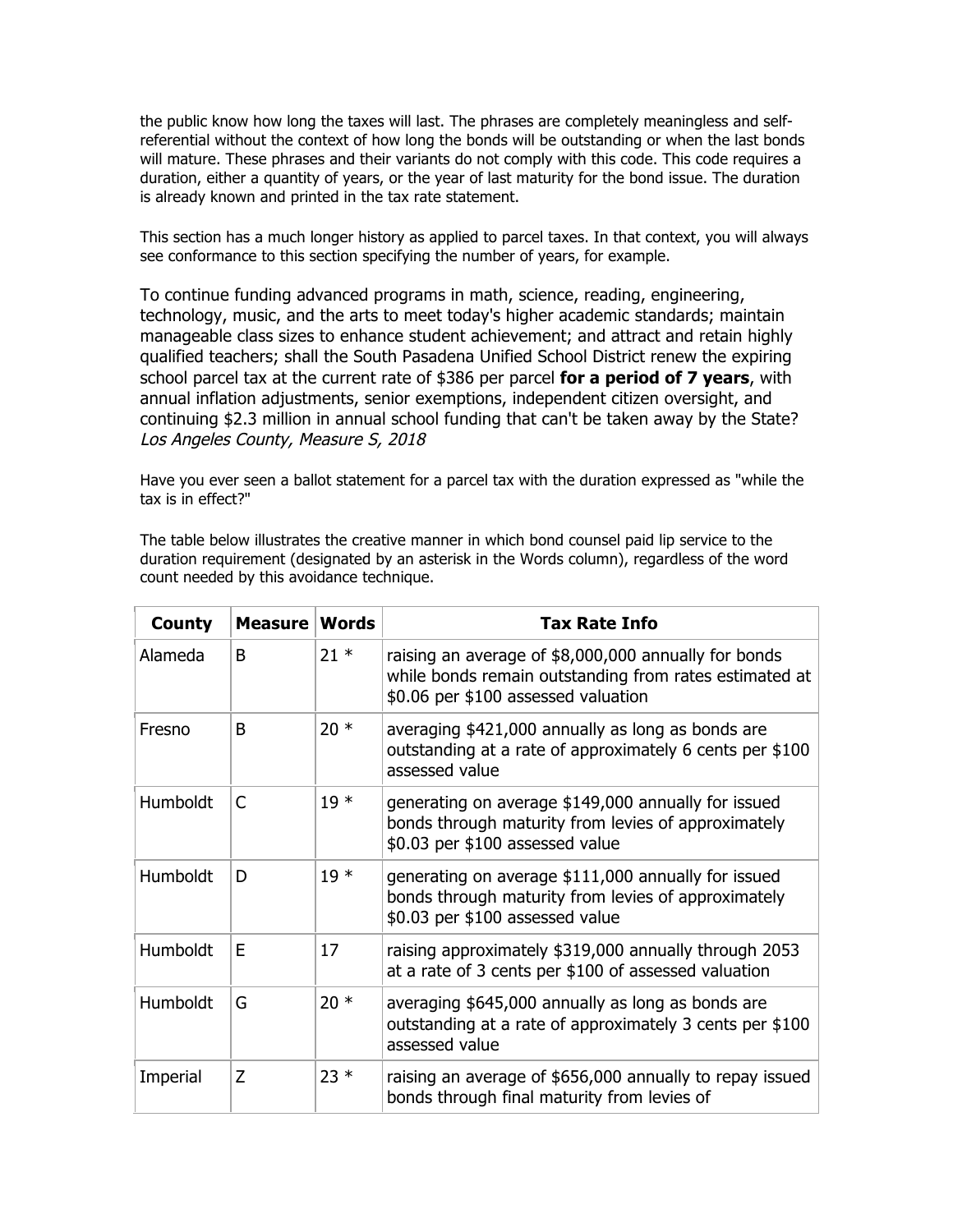|                |              |        | approximately \$0.098 per \$100 of assessed valuation                                                                                                                   |  |
|----------------|--------------|--------|-------------------------------------------------------------------------------------------------------------------------------------------------------------------------|--|
| Inyo           | K            | $18 *$ | projected tax rates of 6¢ per \$100 of taxable value<br>while bonds are outstanding (averaging approximately<br>\$400,000 annually)                                     |  |
| Inyo           | L            | $20*$  | projected tax rates of $6.0¢$ per \$100 of taxable value<br>while bonds are outstanding (generating on average<br>approximately \$325,000 annually)                     |  |
| Kern           | C            | $15*$  | averaging \$3,000,000 raised annually for bonds<br>through maturity, rates of approximately 2.5¢/\$100<br>assessed value                                                |  |
| Kern           | D            | $20*$  | averaging \$900,000 annually as long as bonds are<br>outstanding at a rate of approximately 5.7 cents per<br>\$100 assessed value                                       |  |
| Los<br>Angeles | <b>BH</b>    | $17*$  | levy on average 4.4 cents/\$100 assessed value,<br>\$23,700,000 annually for school repairs while bonds are<br>outstanding                                              |  |
| Los<br>Angeles | <b>HSD</b>   | $14*$  | levy on average 3 cents/\$100 assessed value<br>(\$3,000,000 annually) while bonds are outstanding                                                                      |  |
| Los<br>Angeles | W            | 19     | projected tax rates of $1.94$ per \$100 of assessed<br>valuation, estimated levies averaging \$2.1 million<br>annually through approximately 2042                       |  |
| Merced         | X            | 15     | raising on average 4.3 cents/\$100 of assessed value<br>(\$3,800,000 annually) for approximately 35 years                                                               |  |
| Mono           | A            | 24     | estimated repayment amounts averaging \$3,675,000<br>raised annually for approximately 33 years, projected<br>tax rates of 4 to 6 cents per \$100 of assessed valuation |  |
| Monterey       | G            | 25     | raising between \$1.0 to \$2.5 million annually for 27<br>years to repay bonds from tax levies estimated at 6<br>cents per \$100 of assessed valuation                  |  |
| Monterey       | I            | $13*$  | levy approximately 6 cents/\$100 assessed value<br>(\$12,500,000 annually) while bonds are outstanding                                                                  |  |
| Nevada         | D            | 20     | with projected tax rates of 2.4¢ per \$100 of taxable<br>value, estimated average levies of \$1.05 million through<br>approximately 2051                                |  |
| Placer         | E            | $15*$  | levy/collect on average 1.7 cents/\$100 assessed value<br>(\$18,000,000 annually) while bonds are outstanding                                                           |  |
| San<br>Joaquin | $\mathsf{C}$ | $21 *$ | an average tax levy of 4.9 cents per \$100 of assessed<br>valuation while bonds are outstanding (averaging \$10.8)<br>million per year)                                 |  |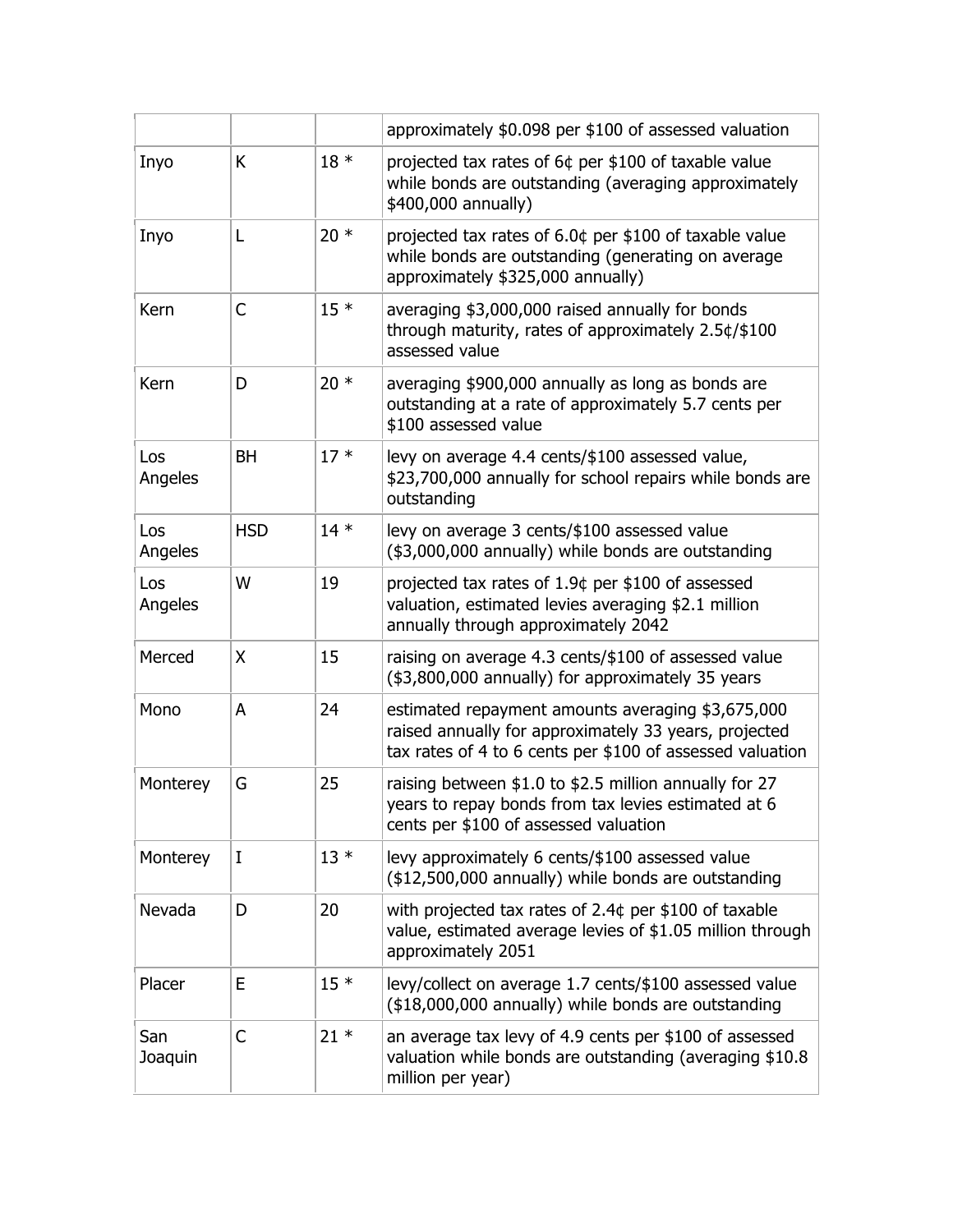| San Mateo               | J     | $22 *$ | with an average tax levy of 0.7 cents per \$100 of<br>assessed valuation while the bonds are outstanding<br>(\$2.3 million per year)                              |
|-------------------------|-------|--------|-------------------------------------------------------------------------------------------------------------------------------------------------------------------|
| San Mateo               | M     | $22*$  | raising the amount needed each year to repay bonds<br>while outstanding, at an estimated rate of \$52 per<br>\$100,000 of assessed value                          |
| San Mateo               | 0     | 20     | raising an estimated \$3,450,000 annually for<br>approximately 33 years at projected rates of three<br>cents per \$100 of assessed valuation                      |
| San Mateo               | R.    | $14*$  | levy on average 3 cents/\$100 assessed value<br>(\$4,900,000 annually) while bonds are outstanding                                                                |
| San Mateo               | S     | 25     | averaging an estimated \$3.95 million in taxes raised<br>annually for approximately 32 years at projected tax<br>rates of 3 cents per \$100 of assessed valuation |
| Santa<br><b>Barbara</b> | Q2018 | 15     | levy/collect approximately \$0.06 per \$100 assessed<br>value (estimated \$7 million annually) through<br>approximately 2054                                      |
| Santa<br>Clara          | E     | 19     | averaging \$18 million raised annually for bonds until<br>approximately 2039, from rates estimated at \$0.03 per<br>\$100 assessed valuation                      |
| Santa Cruz              | P     | 19     | generating on average \$158,000 annually through 2048<br>for bonds from levies of approximately 3 cents per \$100<br>assessed value                               |
| Santa Cruz              | R     | $14*$  | levy on average 3 cents/\$100 assessed value (\$670,000<br>annually) while bonds are outstanding                                                                  |
| Shasta                  | B     | 19     | raising an estimated $$420,000 - $2,700,000$ annually<br>through approximately 2052 at a projected rate of<br>\$0.03 per \$100 assessed value                     |
| Sonoma                  | A     | $21 *$ | averaging \$4.9 million annually as long as bonds are<br>outstanding at a rate of approximately 3 cents per \$100<br>assessed value                               |
| Sonoma                  | C     | 20     | with estimated repayment amounts averaging \$590,000<br>raised annually through 2051, projected tax rates of 3¢<br>per \$100 of assessed valuation                |
| <b>Stanislaus</b>       | V     | $14*$  | levy on average 6 cents/\$100 assessed value<br>(\$2,600,000 annually) while bonds are outstanding                                                                |
| Sutter                  | Y     | $15*$  | levy approximately 3 cents/\$100 assessed value,<br>generating approximately \$260,000 annually while<br>bonds are outstanding                                    |
| Ventura                 | A     | 20     | estimated annual repayments averaging \$20 million for                                                                                                            |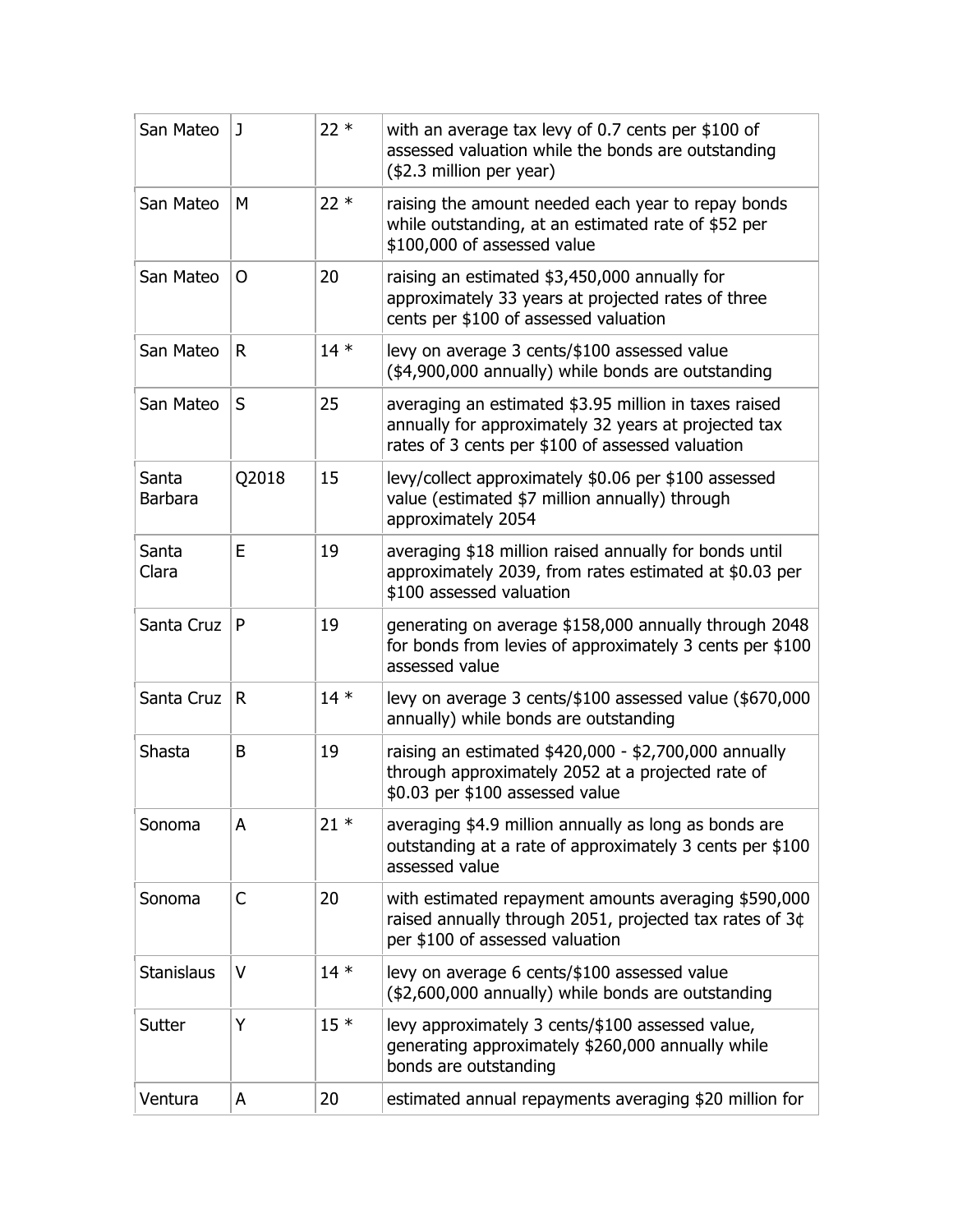|         |   |        | 31 years, projected tax rates of 3 cents per \$100 of<br>assessed valuation                                                       |
|---------|---|--------|-----------------------------------------------------------------------------------------------------------------------------------|
| Ventura | В | 16     | raising between $$1,300,000$ and $$3,300,000$ annually at<br>a rate of approximately \$0.03 per \$100 assessed value              |
| Ventura |   | 17     | raising between \$4,400,000 - \$10,800,000 annually<br>through 2048 at a rate of approximately \$0.03 per \$100<br>assessed value |
| Yuba    | G | $15 *$ | levy/collect on average \$0.12/\$100 of assessed value<br>(\$1,050,000 annually) while bonds are outstanding                      |

#### **DEMAND 4.**

That you exercise your statutory authority to reject any ballot statement that does not conform to every requirement of 13119(b).

# **II.D.3. 13119(c)**

Subsection (c) is new. It's clear intent is to prohibit deceptive, unfair, argumentative, and prejudicial language for the only statement that voters see on the ballot that they mark. This change was sparked by Los Angeles County's Measure M (the pot-hole measure) which, in 2016, embroiled the registrar in litigation surrounding the outright deception being propagated by the county government against the public.

Because the public has a misplaced trust in districts, believing them to have benevolent motivations, and because the school bonds cartel manipulates the elections process to suppress opposition to school measures, the lies and deception in district-initiated measures has rarely risen above the white noise of generally-acknowledged, governmental corruption.

The new subsection addresses this.

(c) The statement of the measure shall be a true and impartial synopsis of the purpose of the proposed measure, and shall be in language that is neither argumentative nor likely to create prejudice for or against the measure.

As a bit of background, the issue of deception in the Proposition 39 bonds arena has been widely acknowledged. Kevin Dayton's comprehensive July 2015 "For the Kids: California Voters Must Become Wary of Borrowing Billions More from Wealthy Investors for Educational Construction" (**http://californiapolicycenter.org/wpcontent/uploads/sites/2/2015/07/CPC\_School\_Bond\_Study\_July\_2015.pdf**) report was followed by the September 2016 Little Hoover Commission hearings on bond oversight which led to its February 2017 findings and report, "Borrowed Money: Opportunities for Stronger Bond

Oversight," Report #236.

(**http://lhc.ca.gov/sites/lhc.ca.gov/files/Reports/236/Report236.pdf**)

To sum up, briefly, districts hire public opinion pollsters to test the language of the ballot statement that gets the best response. Districts use public resources for these so-called "voter surveys" to develop the campaign arguments best suited to obtain a favorable vote. (This despite Kamala Harris' opinion that use of public resources for voter surveys used in campaigns is a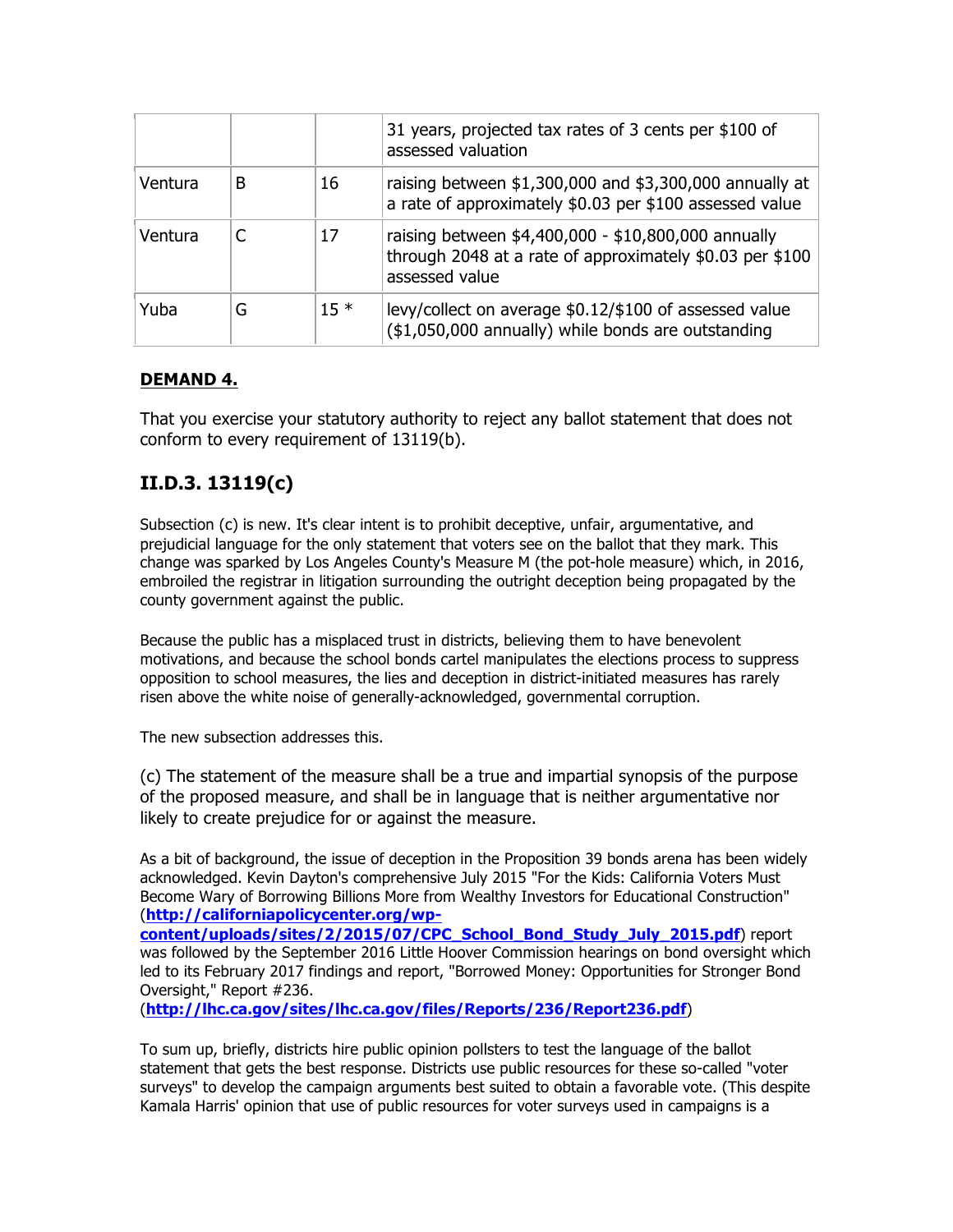criminal act. 99 Ops.Cal.Atty.Gen. 18 **http://oag.ca.gov/system/files/opinions/pdfs/13- 304 1.pdf**) The statements are not designed to conform to the code requirements or to summarize the measure. To the contrary, they are designed to use psychological hot-buttons that elicit a favorable vote on the ballot by including emotionally charged words and phrases, like "leaky roofs," "lead", "asbestos," "safety," "jobs and careers," "no administrator salaries," "money that cannot be taken by the state," and, the hands-down favorite, "without increasing tax rates." The ballot statements are riddled with argumentative adjectives like "21st Century," "aging," "critical," "deteriorating," "essential," "inefficient," "modern," "necessary," "old," "outdated," and "veteran" (for college districts). ALL of this language is meant to persuade and intended to create a bias in favor of the measure.

The ballot statements also imbue school facilities with preternatural qualities, such as "improve the quality of education," "protect quality academic instruction," "affordably prepare, train/retrain students/veterans for quality jobs," "improve student safety/security," "better prepare students for college and careers," "prepare students/veterans for jobs/college transfers," "attract/retain quality teachers," "provide for college/career readiness," and on an on.

For school districts, which are required to report facility conditions in annual School Accountability Report Cards, there is, factually, no evidence of actual facilities with "leaky roofs." Nevertheless, "leaky roofs" appears in measure after measure from the same district and in every school district in California because it creates a picture in the public's mind, infused with emotional appeal, of children sitting in classrooms with water dripping down on them. That creates a prejudice in favor of the measure. There is, invariably, not a single specific facility project identified in the measure that actually has a leaky roof. Any school district that didn't repair leaky roofs when discovered would be grossly negligent if it were to allow such conditions to persist, ultimately resulting in the waste and destruction of public facilities.

#### **DEMAND 5.**

That you exercise your statutory authority to reject any ballot statement that does not conform to the requirements of  $13119(c)$  by containing argumentative or prejudicial phrases or adjectives.

#### **No Salaries**

In every case where a variant of the phrase "no salaries" is used in a ballot statement, the language of the full-text incontrovertibly, and in multiple places, contradicts the "no salaries" language by stating that bond funds will be used to reimburse the district for the costs of its staff who have any tangential connection with anything conceivably related or anything "necessary" or "incidental" to a project on which bond money is to be spent.

#### **DEMAND 6.**

That you exercise your statutory authority to reject any ballot statement that does not conform to the requirements of  $13119(c)$  by containing any variation of the phrase "no salaries" as a false statement.

## **Without Increasing Tax Rates**

There is no language in any school measure that binds the district to a promise that it won't increase tax rates. In fact, such a promise would be contrary to law. Once bonds are sold, the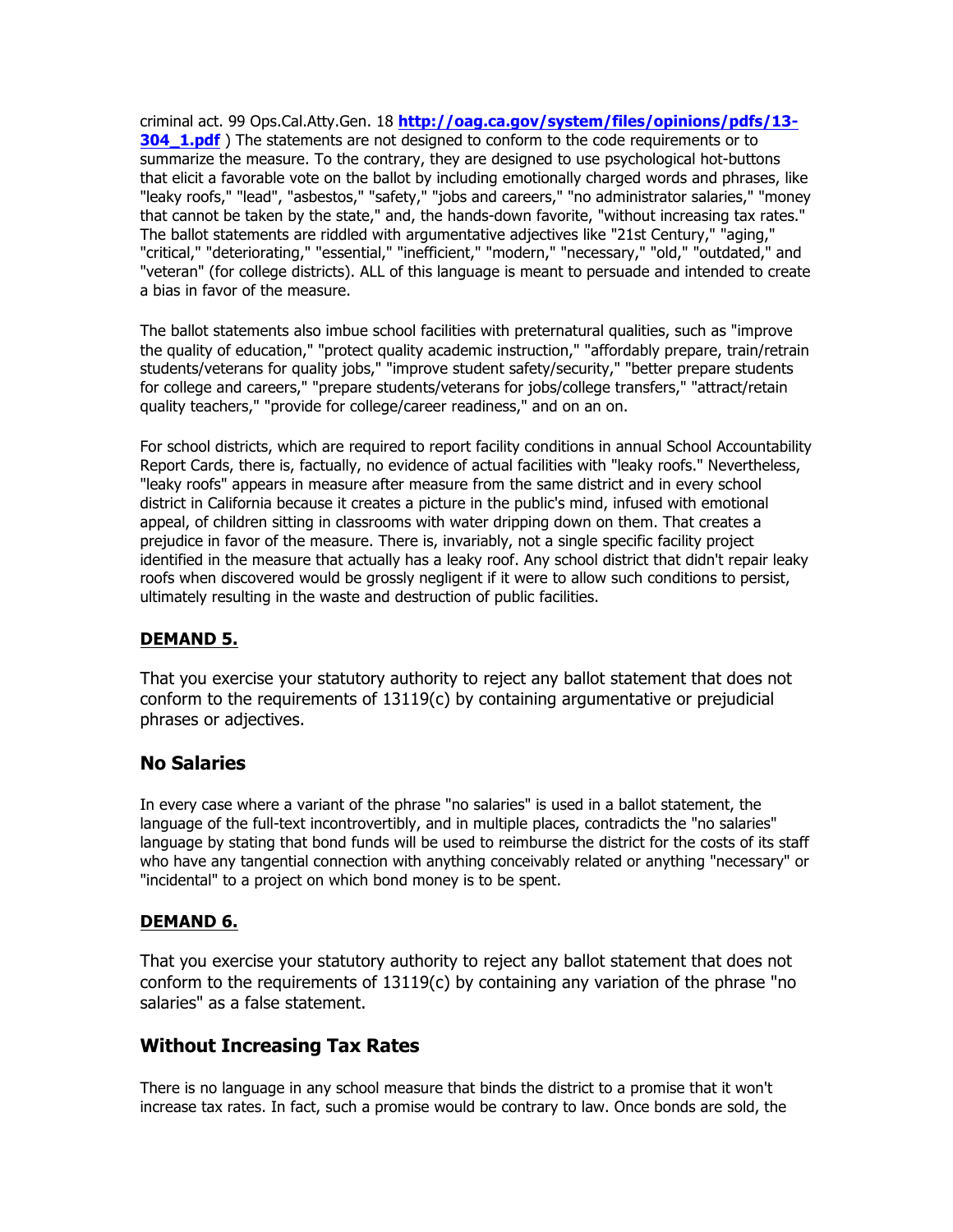tax rate is set to whatever amount is needed to pay the annual principal and interest obligation. The district has no control over setting that rate. The estimated tax rate provided in the tax rate statement is just an estimate. It disclaims any obligation to keep the tax rate at or near the estimate. In addition, as a promise that does not and cannot appear in the school measure, it cannot be part of a synopsis of the measure.

Financial advisors foster the idea that tax rates can be maintained on an even keel throughout the life span of a series of bond issuances in connection with a measure. This idea is based on assumptions and presumptions. Most importantly, the estimated future annual tax rates depends upon everything predicted actually coming to fruition, including the actions of future instances of the governing board in deciding when to issue bonds, whether to issue current interest bonds or the now stigmatized capital appreciation bonds, how much to issue, and the interest rates that will exist at the time of issuance. It's a house of cards, even when the estimates are made in good faith. More often than not, however, the estimates are manipulated to achieve some overriding concern of the adopting governing board, such as not causing a spike in tax rates that might upset some taxpayers or wishin' and hopin' that the predicted future assessed value of all district property is realized, natural disasters and economic downturns notwithstanding.

The entire purpose of school bonds measure is to get public approval to increase the tax rates. If the incurring of debt won't increase the tax rate, as is the case with certificates of participation, it can be incurred without the approval of the public.

#### **DEMAND 7.**

That you exercise your statutory authority to reject any ballot statement that does not conform to the requirements of  $13119(c)$  by containing any variation of the phrase "without increasing tax rates" as a false statement.

# **Part III: Proposition 39**

# **III.A. Proposition 39**

Proposition 39 is an accountability law. It was named the Smaller Classes, Safer Schools and Financial Accountability Act for a reason. It's companion act, the Strict Accountability in Local School Construction Bonds Act of 2000 continues the theme -- accountability. The proponents of Proposition 39 argued that the misuse of bond funds by districts was rampant throughout California. Nothing much has changed, as Governor Brown, in his 2017 budget, cited the rampant misuse of state school bond funds to justify the delay in the sale of bonds under the just-passed Proposition 51 until stronger accountability measures could be implemented to protect state funds from misuse.

In a contractual sense, Proposition 39 is an offer to districts to fund school facilities projects under the terms of the offer. The terms are non-negotiable. When invoking Proposition 39 in a school measure, districts agree to and are bound by its terms -- only specified uses, whole categories of excluded uses, and two annual audits paid for out of operating funds, not bond funds. The reality is so far removed from the offer only because you honor requests to put school measures on the ballot that don't qualify under Proposition 39.

# **III.B. Specific School Facilities Projects**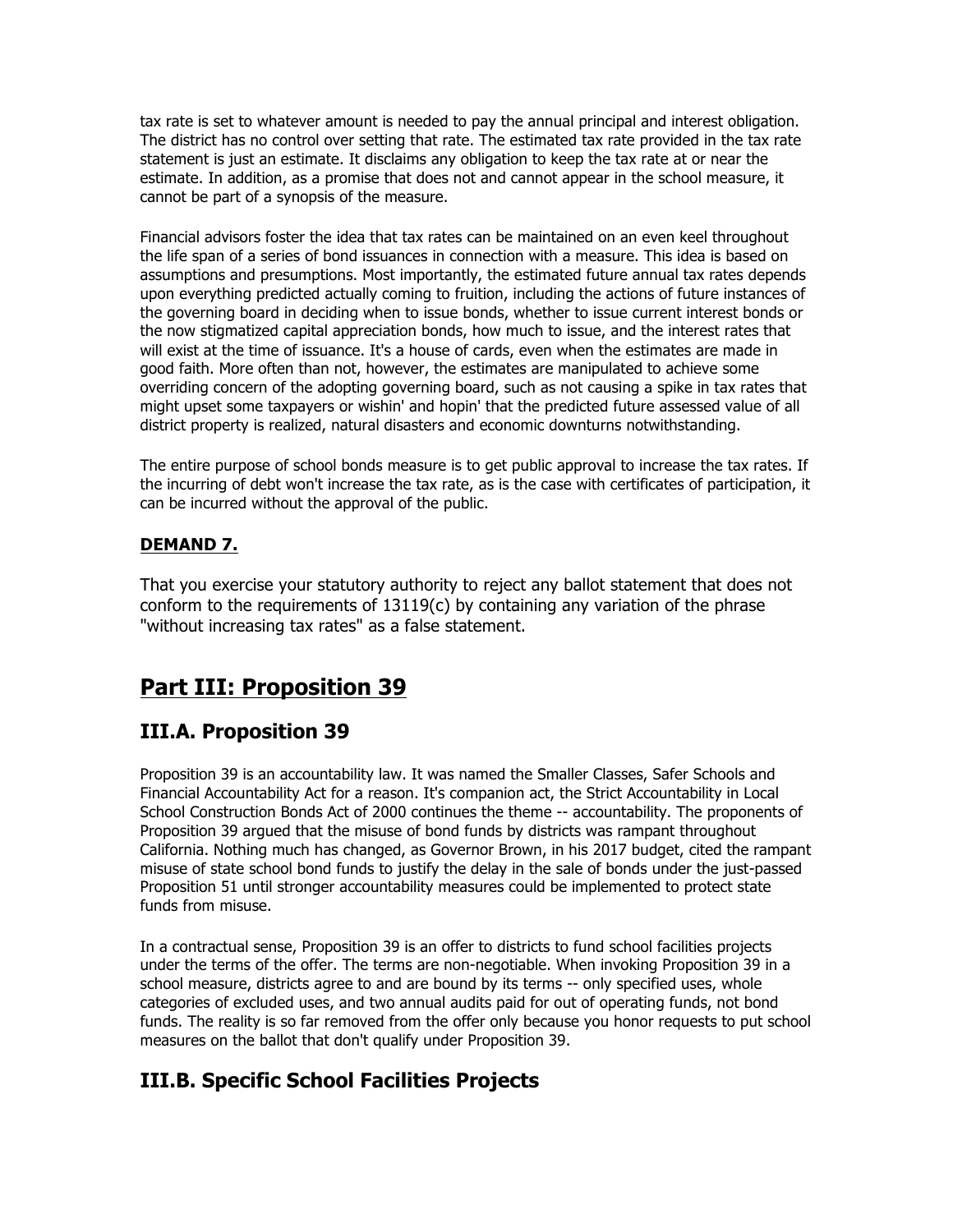The key qualification and key accountability requirement is the "list of the specific school facilities projects to be funded." It is the only qualification requirement that can be examined prior to a school measure being passed, because the other three qualifications are future promises. Without the list of specifics, we're back to the pre-2001 situation of rampant misuse of bond funds. Trust us on this, we're way past that point, with hundreds of millions of dollars, annually, in Proposition 39 bond funds being misappropriated to district general funds, for special treatment for firms that either funded the bond election or have a favored relationship with district officials, and for marquee projects that the public never agreed to when they read that the district was going to replace the leaky roofs, remove the asbestos and lead, and fix the plumbing. Bond counsel cleverly omit any mention of even relative allocation of the bond authorization amount to the projects, leaving the district the ability to run out the funds on stadiums, performing arts centers, aquatic centers, and curb-appeal facades while the fundamental facilities remain untouched. This is plain and simple cheating.

The only language that Proposition 39 permits is a "list of the specific school facilities projects to be funded" and what amounts to a pro-forma certification without any evidence to support it.

Without a list of specific projects as the rubric, anything goes and there can be no accountability.

For your reference, the first measures that were written under Proposition 39 are nothing like the ones the school bonds cartel has since crafted in its efforts to avoid accountability.

Santa Clarita Community College District, Los Angeles, Measure C (2001) **http://www3.canyons.edu/host/bond//ballot\_measure.asp**

State Center Community College District, Fresno, Measure E\* (2002) **http://measuree.scccd.edu/pdf/ballotlanguage.pdf**

\* You can already see the signs of bond counsel creeping in to remove accountability in the boilerplate.

State Center's Measure E is particularly illustrative, by comparison, of the deception surrounding Proposition 39 bonds for many years. State Center not only listed the specific projects on which the funds were to be expended, but also its good faith estimate of what each project would cost. The public knew what they were buying -- before they voted.

The full text of **Proposition 39** that appeared on the general election ballot in 2000 clearly lays out its purpose and intent in Section Three. While the purpose and intent do not become part of the California Constitution, most of the language in this section consists of close paraphrasing of the constitutional language. The critical accountability purpose is found in subsection (c) on which the other accountability purposes depend. We quote the entire section to demonstrate that this is not a case of cherry picking. Each and every purpose goes to accountability.

#### **Proposition 39**

#### SECTION THREE. PURPOSE AND INTENT

In order to prepare our children for the 21st Century, to implement class size reduction, to ensure that our children learn in a secure and safe environment, and to ensure that school districts are accountable for prudent and responsible spending for school facilities, the people of the State of California do hereby enact the Smaller Classes, Safer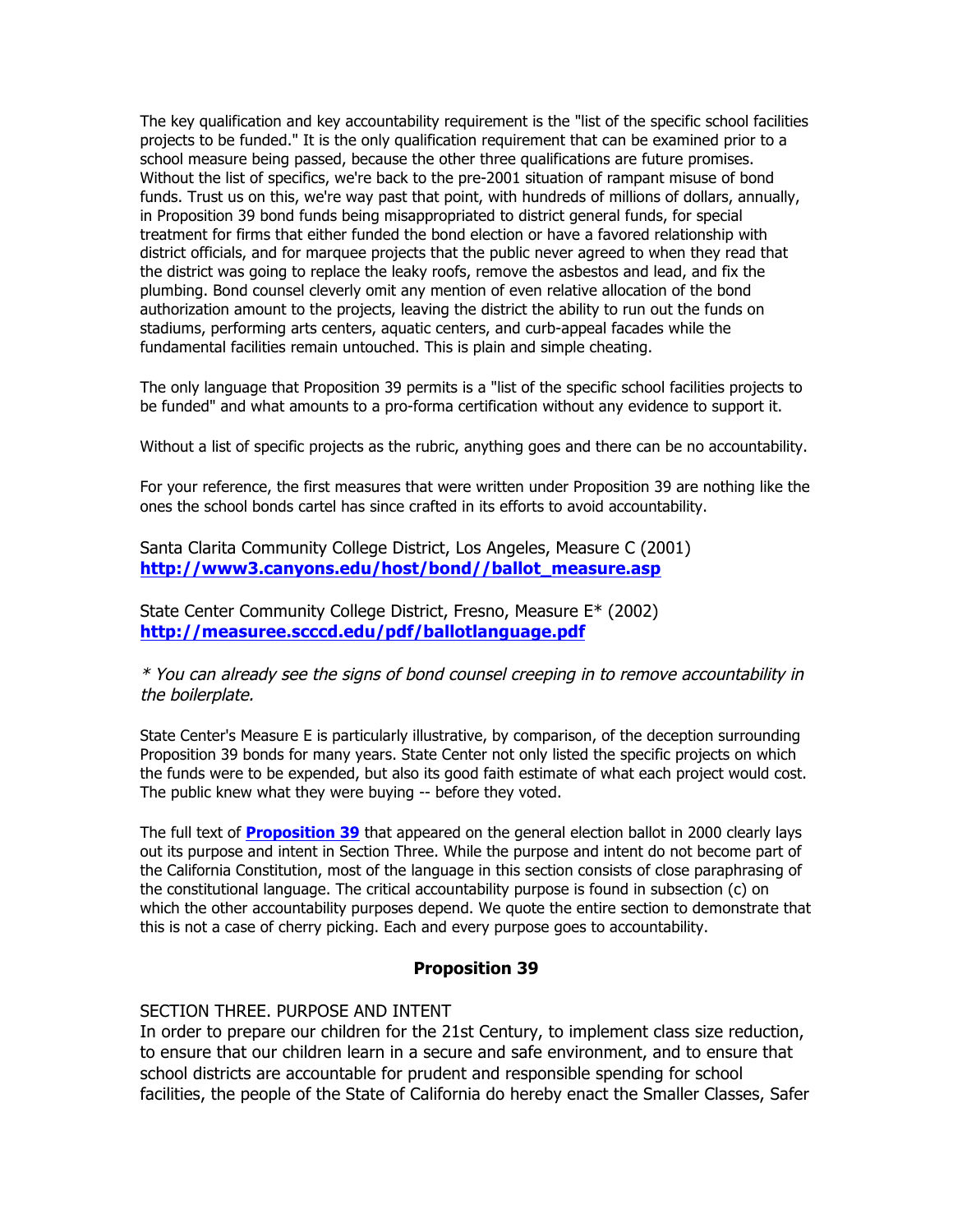Schools and Financial Accountability Act. This measure is intended to accomplish its purposes by amending the California Constitution and the California Education Code:

- 1. To provide an exception to the limitation on ad valorem property taxes and the two-thirds vote requirement to allow school districts, community college districts, and county offices of education to equip our schools for the 21st Century, to provide our children with smaller classes, and to ensure our children's safety by repairing, building, furnishing and equipping school facilities;
- 2. To require school district boards, community college boards, and county offices of education to evaluate safety, class size reduction, and information technology needs in developing a list of specific projects to present to the voters;

#### **3. To ensure that before they vote, voters will be given a list of specific projects their bond money will be used for;**

- 4. To require an annual, independent financial audit of the proceeds from the sale of the school facilities bonds until all of the proceeds have been expended for the specified school facilities projects; and
- 5. To ensure that the proceeds from the sale of school facilities bonds are used for specified school facilities projects only, and not for teacher and administrator salaries and other school operating expenses, by requiring an annual, independent performance audit to ensure that the funds have been expended on specific projects only.

It didn't take long, however, for the school bonds cartel to eliminate the cost estimates from the projects. As a result, every Proposition 39 measure for the last 15 years includes every possible facilities project imaginable. Without the good faith estimates, districts are, in effect, overpromising in the absolute knowledge that the bond authorization amount can only pay for a tiny fraction of the vast array of vague projects set forth in the measure. This is what districts did before Proposition 39. This is what the "list of specific school facility projects" was designed to stop.

The school bonds cartel knows the plain and ordinary meaning of the words "specific," "school," "facilities," and "project."

With access to your county's complete election records, you can easily go back to see the difference in accountability between the project lists of the early Proposition 39 school measures and those masquerading as "project lists" today. Neither the California Constitution, nor the purposes of Proposition 39 has changed.

#### **DEMAND 8.**

That you reject requests to place Proposition 39 bond measures on the ballot that do not qualify under the second qualifying requirement of Proposition 39 through the inclusion of legalese boilerplate language that eviscerates the requirement of "a list of the specific school facilities projects" by describing every conceivable expenditure in a list of "types of projects", by describing projects using terms in the nature of "examples"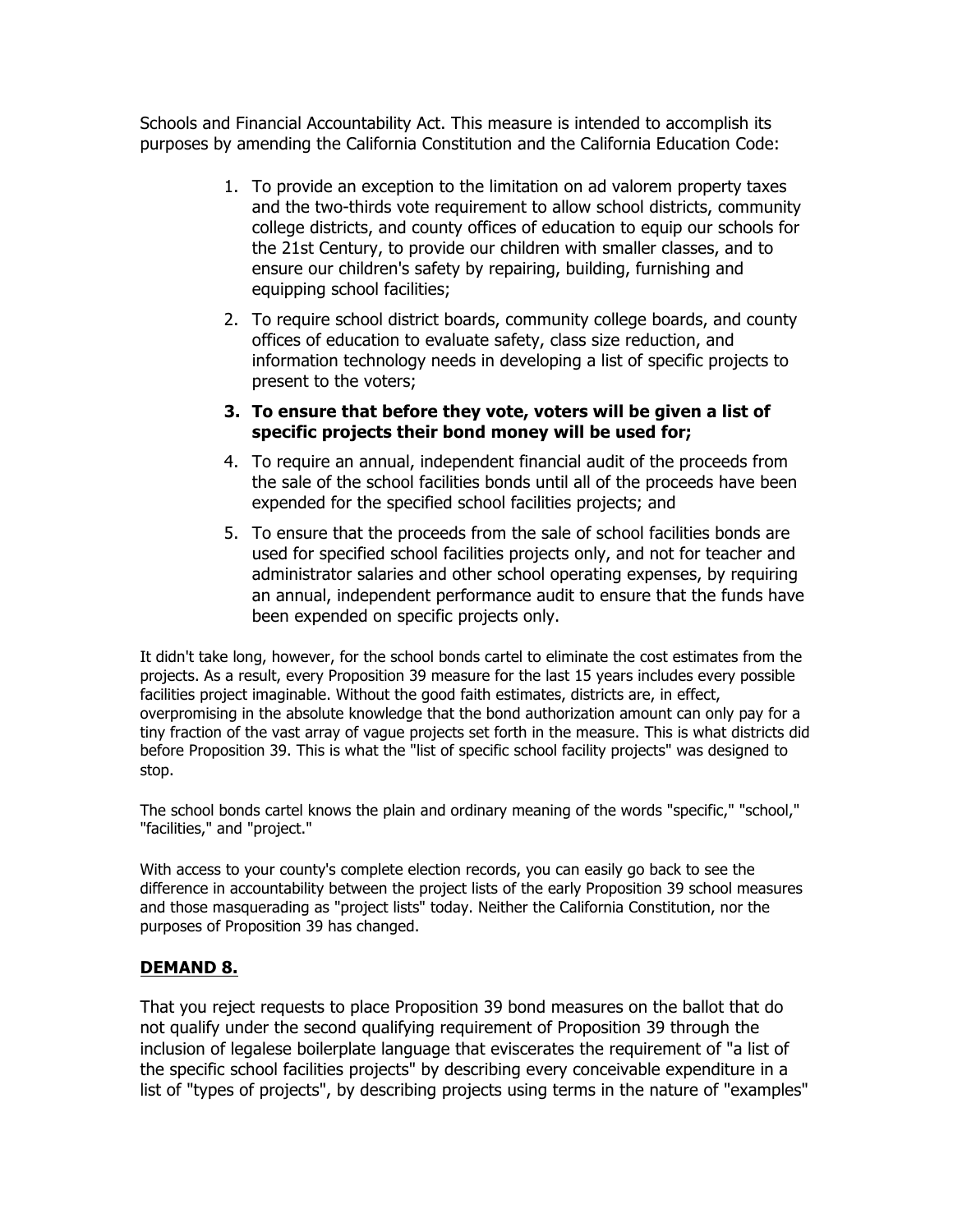or "without limitation," by providing discretion to implement projects on an "as needed" or "as required" basis, or by permitting alterations of listed projects.

Another tactic that has been gaining favor among bond counsel is the trick of purporting, in the measure, to incorporate another document by reference. Sometimes this document is described as the facilities master plan or some derivation of it. The document, if it can ever be specifically identified, is a cornucopia of caviar dreams, wishes, and wants that can be changed by the governing board at any time at its pleasure. As with any legislative body, it cannot bind a future instance of itself. The only thing that can bind a legislative body is something which it does not have the authority to amend or revise -- something like a constitution or a measure, in the nature of a contract, adopted by the public.

#### **DEMAND 9.**

That you reject requests to place Proposition 39 bond measures on the ballot that do not qualify under the second qualifying requirement of Proposition 39 through the inclusion of legalese boilerplate language that eviscerates the requirement of "a list of the specific school facilities projects" by incorporation of another document by reference.

# **III.C. Not For Any Other Purpose**

The first qualifying requirement of Proposition 39 is "that the proceeds from the sale of the bonds be used only for the purposes specified in Article XIII A, Section 1(b)(3), and not for any other purpose, including teacher and administrator salaries and other school operating expenses." This combines two concepts: 1) the permitted uses (by reference) of bond proceeds and an allinclusive prohibition on any other uses. It creates a closed system -- whatever is included is within scope and whatever isn't included is out of scope.

The permitted uses are "construction, reconstruction, rehabilitation, or replacement of school facilities, including the furnishing and equipping of school facilities, or the acquisition or lease of real property for school facilities."

No other uses are permitted, yet bond counsel intentionally includes long lists of boilerplate language to the contrary with the expectation that allegedly independent oversight committee members and auditors will be persuaded to overlook the misuse of bond proceeds because it was authorized by the public.

These lengthy lists are not even projects, but merely generic activities, in other words, operating costs, that may be vaguely deemed (by the district staff, of course) "necessary" or "incidental" to a project.

Note that just like the legislative, executive, and judicial departments cannot rewrite Proposition 39, neither can a measure, no matter how cleverly written. Yet bond counsel persist because it's in their self-interest to do so.

#### **DEMAND 10.**

That you reject requests to place Proposition 39 bond measures on the ballot that do not qualify under the first qualifying requirement of Proposition 39 through the inclusion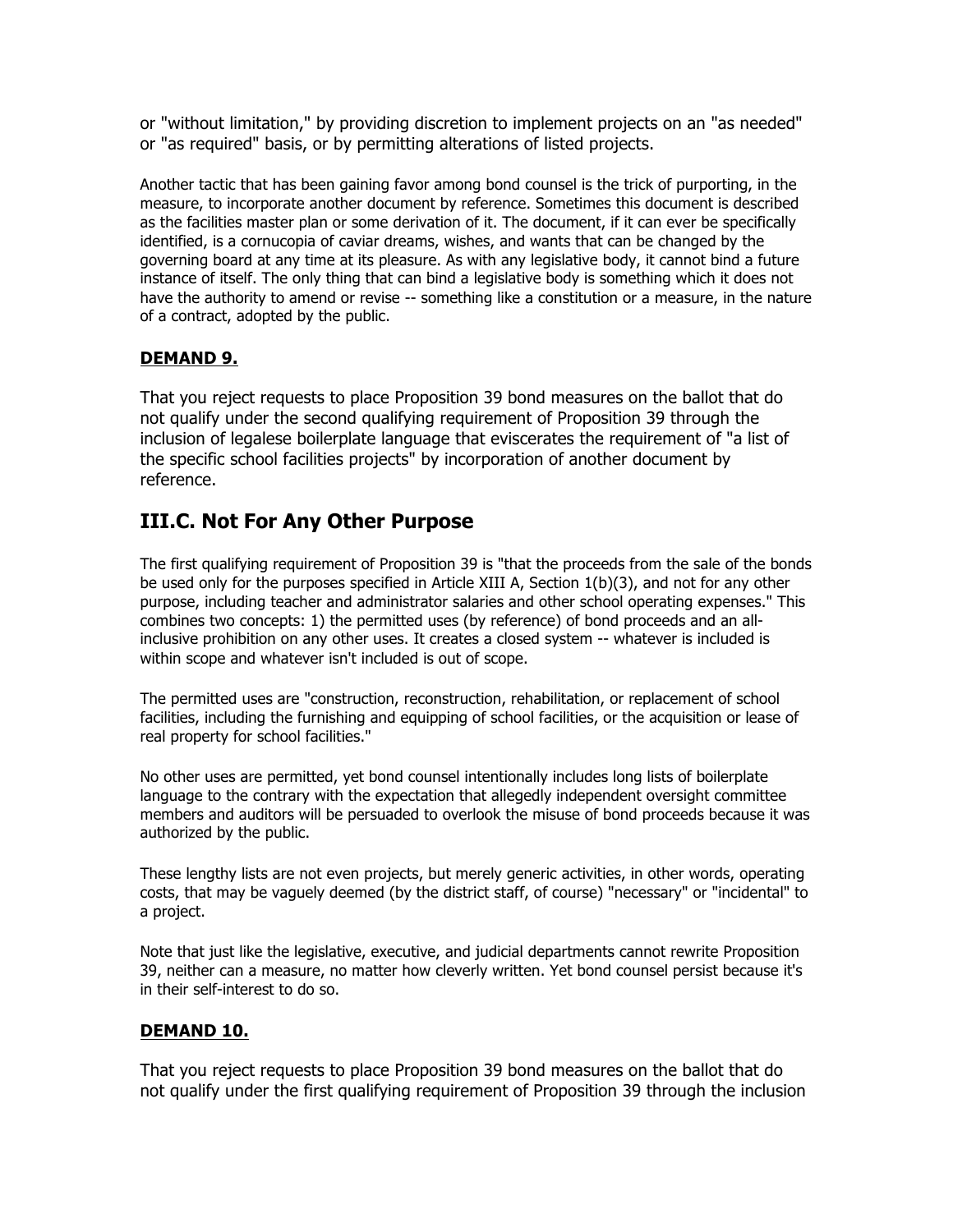of legalese boilerplate language that eviscerates the prohibition on other purposes by describing reimbursement of a wide variety of costs to the district, especially ones described as necessary or incidental to projects, community or joint-use facilities, workforce housing, staff training, audits, and the election itself.

#### **Teacher and Administrator Salaries**

We're going to presume you've heard about an attorney general's opinion (**87 Ops.Cal.Atty.Gen. 157**) that was rushed through the office at lightning speed in less than four months in 2004 at the behest of the schools bonds cartel. This was the same attorney general who wrote the **Official Title and Summary Prepared by the Attorney General** for Proposition 39 in 2000. In that summary he declared that Proposition 39 "Prohibits use of bond proceeds for salaries or operating expenses." His statement was unqualified and consistent with the plain and ordinary meaning of the language setting forth that prohibition in the constitutional amendment.

Some bond counsel are so bold as to include a citation to the opinion in a "whereas" clause of the resolution where they mislead the reader into thinking that it's an accountability provision. Just more contemptuous conduct from the school bonds cartel.

WHEREAS, the Board hereby determines that, in accordance with Opinion No. 04-110 of the Attorney General of the State of California, the restrictions in Proposition 39 which prohibit any bond money from being wasted or used for inappropriate administrative salaries or other operating expenses of the District shall be monitored strictly by the District's Citizens' Oversight Committee; and

An attorney general's opinion is not law. No court has considered reimbursement of salaries in the context of the prohibition. The opinion was acquired by the school bonds cartel to dissuade those who might have the temerity to bring a private lawsuit, such as the total-waste-of-timeand-money "School Bond Waste Prevention Action" authorized by Education Code 15286. Tellingly of the reach of the tentacles of the school bonds cartel, no district attorney has prosecuted this misuse of public monies -- yet.

District teachers and administrators are not engaged in "construction, reconstruction, rehabilitation, or replacement of school facilities." (They are actually prohibited by law from engaging in those activities in connection with school facilities.) Neither are they engaged in "furnishing and equipping of school facilities." Neither are they engaged in "the acquisition or lease of real property for school facilities." They hire experts for those purposes. Based on the dire straits of the public education system in California, many contend that they can't even perform their primary functions adequately, let alone take on tasks for which they are eminently unqualified.

All proper use of public monies must be explicitly authorized by law and not prohibited by law. There is no law authorizing a district to misappropriate public monies from a highly restricted bond proceeds fund and, by actual disbursement or by accounting entries, transfer those monies to any of the district's other operating funds.

If the legislature had the capacity to create such a law, it would likely have done so a long time ago. It doesn't have that capacity because the legislature can't change the prohibition in the California Constitution. Neither can the executive department change the prohibition by a politically motivated opinion. Neither can the judicial department.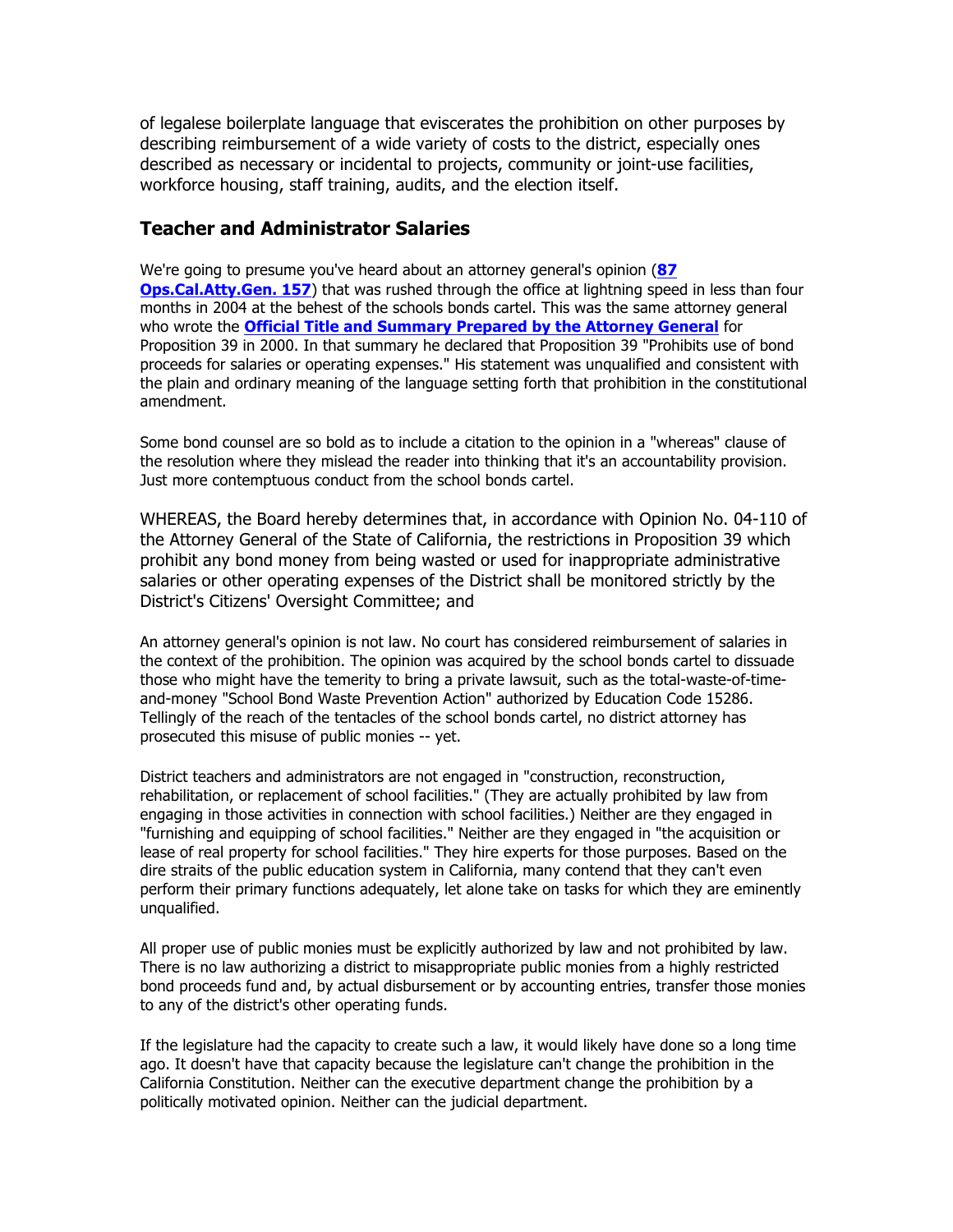Besides the constitutional prohibition, the school bonds cartel includes the prohibition in the bond measure resolution, in the measures itself, in the ballot statement, in the impartial analysis, and in the proponent arguments -- all of which you have first-hand access to when they are filed. In those materials, as well as all the electioneering materials (created by either the district or its campaign committee, which are in fact one and the same), the district touts the "no salaries" prohibition because it sells. Once again it's in its self-interest.

Yet despite the prohibition, bond counsel buries in the resolution or in the measure language intended to subvert the prohibition, either explicitly or by artifice.

#### **DEMAND 11.**

That you reject requests to place Proposition 39 bond measures on the ballot that do not qualify under the first qualifying requirement of Proposition 39 through the inclusion of legalese boilerplate language that eviscerates the prohibition by purporting to permit reimbursement of staff salaries to the district.

## **Repayment/Refinancing of Existing Debt**

In its bold attack on Proposition 39, cartel lawyers are now including, as a matter of course, boilerplate language that purports to authorize the repayment of pre-existing debt. This debt can come from a variety of sources, but, most commonly, is the result of pre-existing leases or certificates of participation.

Districts can take on debt, without voter approval or oversight, using certificates of participation (COPs). The repayment of COPs are operating expenses paid from the district's general revenue sources.

Repayment or refinancing of debt is not a school facilities project. It is an activity designed to extinguish school operating costs with someone else's money and thus free up general revenue for operating costs, like salaries, benefits, and pensions.

#### **DEMAND 12.**

That you reject Proposition 39 bond measures that do not qualify under the first qualifying requirement of Proposition 39 through the inclusion of legalese boilerplate language that eviscerates the prohibition by describing the payment or refinancing of pre-existing debt instruments .

#### **Leases Other Than for Real Property**

Real property is a well-understood concept. It's what Article XIII taxes. It's land and permanent fixtures attached to land. Leases of real property for a school facility are permissible. Using bond proceeds for all other kinds of leases is prohibited.

Leases for anything other than real property are operating expenses. The legislature has permitted a concept called lease-leaseback. This is touted as a delivery method to avoid competitive bidding. It is not a lease of real property. The district leases creative concepts like athletic field turf or a roof or an air conditioning system to a favored, no-bid contractor that improves the leased concept. The terms of the lease require periodic payments when the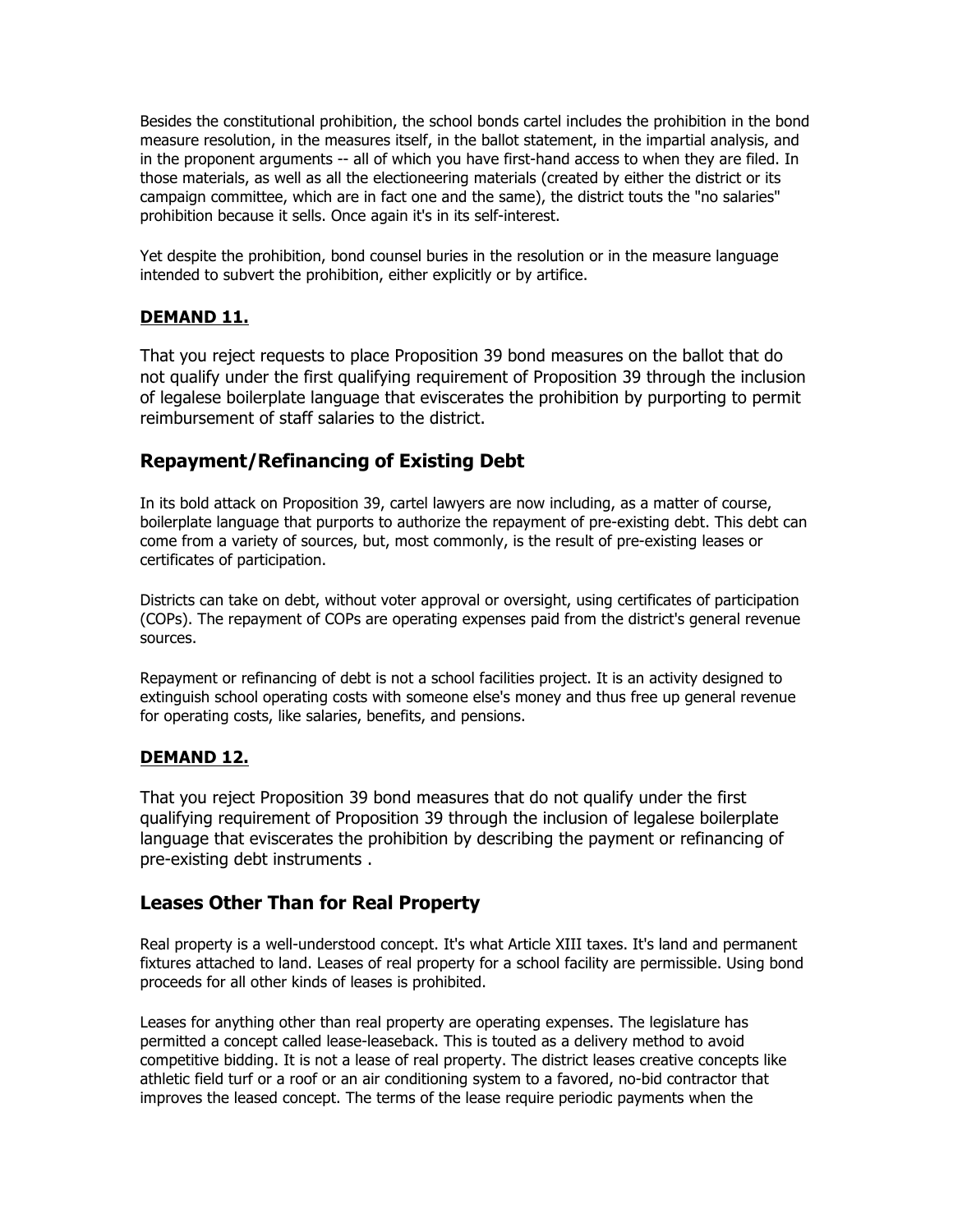improved leased concept is leased back to the district by the contractor. These payments are operating expenses. When the improvement is completed, the contractor, understandably (and likely with this unwritten understanding from the beginning), would rather get paid for the improvement all at once. The district obliges by paying off the lease with bond proceeds. It already had the bond proceeds. It went through the lease/lease-back maneuver simply to avoid putting it out to bid. It's a school operating expense on which no Proposition 39 bond proceeds may be expended.

Bond proceeds may be used for furnishings and equipment in connection with construction under Proposition 39. Leasing of those furnishings and equipment with bond proceeds is prohibited. None of these leasing methods are school facilities projects. Districts may not expend bond proceeds to pay off or refinance them. They are prohibited.

#### **DEMAND 13.**

That you reject Proposition 39 bond measures that do not qualify under the first qualifying requirement of Proposition 39 through the inclusion of legalese boilerplate language that eviscerates the prohibition by describing lease or lease-leaseback arrangements for anything other than real property.

# **Part IV: Other Election Rules for School Measures**

The ballot statement and Proposition 39, while the largest areas of concern in connection with fair and impartial elections, are not the whole picture.

# **IV.A. Impartial Analysis**

Elections Code 9500 requires county counsel to write an impartial analysis. As practiced by the secretive members of the County Counsels' Association of California, the impartial analysis provides nothing of any value to the public.

(b) The county counsel or district attorney shall prepare an impartial analysis of the measure, showing the effect of the measure on the existing law and the operation of the measure. The analysis shall include a statement indicating that the measure was placed on the ballot by the governing board of the district. The analysis shall be printed preceding the arguments for and against the measure. The analysis shall not exceed 500 words in length.

Every county counsel appears to use an identical formulaic template consisting of, primarily, generalized boilerplate. Some county counsel actually make inaccurate statements about provisions required by law, demonstrating lack of knowledge of what they are analyzing and no quality control.

Besides the banal recitation of things required by law, which, if truly required, provide no insight into the measure, county counsel plugs in a few numbers from the measure and the tax rate statement. Most go so far as to tell the public that voting "yes" means they are authorizing bonds.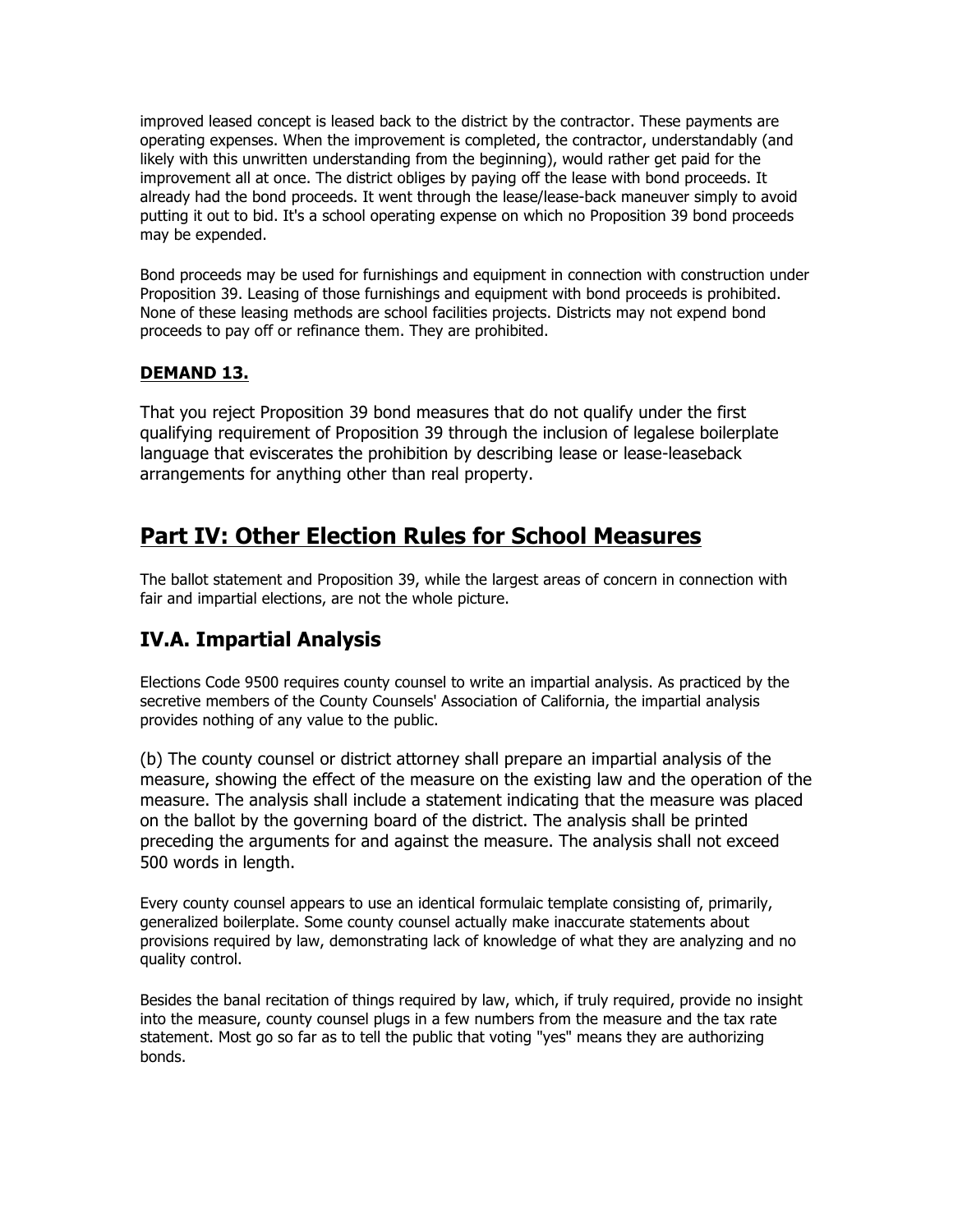The most disingenuous parts are those relating to the first and second requirements. County Counsel pays lip service to prohibitions of the first accountability requirement quoting it word-forword from Proposition 39, never noting that the district includes language to subvert that requirement by paying administrator salaries from bond funds.

Some county counsel don't even distinguish between the different uses permitted by 55% measures and two-thirds measures. It's all just one big stew. With respect to Proposition 39's requirement of a list of specific projects, anything that looks like a list is good enough. Then, presumably, with a straight face, county counsel opines that the funds may only be expended for the specific purposes in the measure, often plugging in a few purposes for good measure.

## **Reauthorization Bonds**

The most egregious analyses that county counsel prepares are when the measure is based on a product that Dale Scott & Co., Inc. sells to financially distressed districts. It's called "GO Reauthorization Bonds."

The analyses blindly parrot the language provided by Scott. That language never explains that there is no statutory basis for reauthorizing previously authorized bonds. All Proposition 39 bonds measures authorize new bonds along with a new, corresponding tax rate.

When a district has reached the tax rate cap for a previous bond measure election due to wildly optimistic projections, it may have unused bond issuance authority. The law prohibits the district from making use of that unused issuance authority. The district may have to wait years for the equalized assessed value of taxable property in the district to reach the point that it can again issue bonds using that issuance authority. Rather than wait, a district can turn to Dale Scott and purchase his product. It's not magic. It's just a marketing scheme to convince voters that they are not increasing their taxes. New bonds are authorized with a new, per-election tax rate cap. So the voters are actually doubling the tax rate allowed by the original authorization. It's sold on the deception that the total authorized debt is not being increased. The strategy is to simply avoid explaining the scheme anywhere in the full text of the measure.

The result of this total lack of knowledge is an analysis that does not explain the real consequences of the reauthorization scheme. Not one voter in a million, if that, will comprehend what's being done, until of course, they get their tax bill that includes the newly authorized bonds and tax rate. By then, of course, it's too late. The damage was done without full disclosure, aided and abetted by county counsel's allegedly impartial analysis.

# **IV.B. Argument Deadlines**

This section is not county specific. If you are setting argument deadlines on E-78 or later, you are among the tiny few who are following the law. This section is for your education. The demands are not being made on you if your county is rated good.

#### **The Big Picture**

County elections officials, despite being members of the California Association of Clerks and Election Officials, generally believe that all counties are dealing with this issue fairly for the public and in the same way. The following should disabuse you of that belief.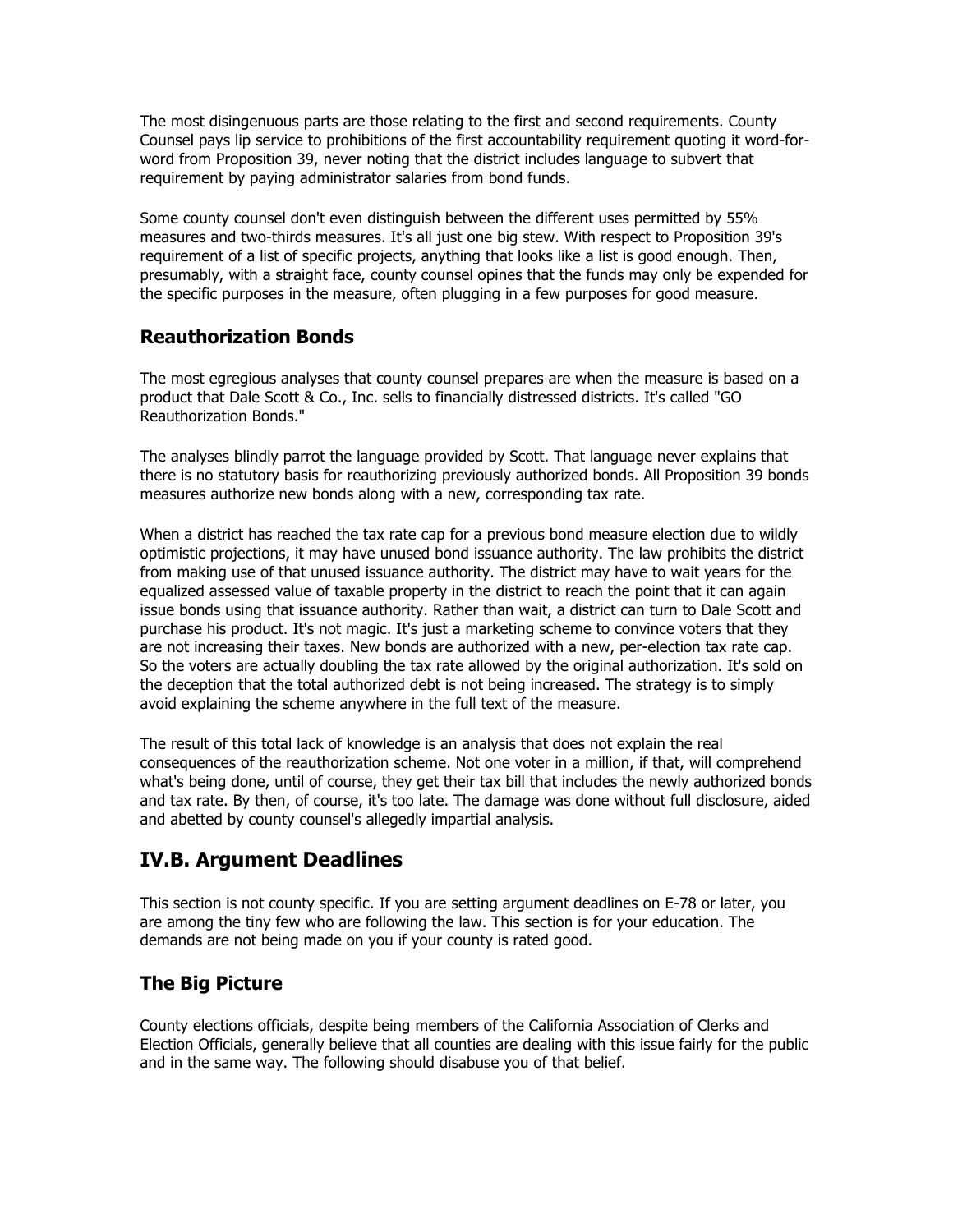The table below summarizes county argument deadlines from the primary and general elections in 2016 and the primary election in 2018. Those counties that consistently set a deadline on or after E-78 AND set a 10-day mandatory review period for the arguments rate good. Those counties that consistently set a deadline on or after E-78 with less than a 10-day mandatory review period rate fair. All other counties rate poor. The poorest of the poor at the bottom of the heap is Plumas. Why is there such variance when you are all claiming to follow the same law?

Counties that have multiple rows are either not consistent from election to election or are setting argument dates on an  $ad$  hoc basis, perhaps measure by measure. Counties that do not appear in the table have no recent local measures. To correct errors in this table, contact the California School Bonds Clearinghouse.

| Courtesy of California School Bonds Clearinghouse |               |                                          |                               |         |  |  |
|---------------------------------------------------|---------------|------------------------------------------|-------------------------------|---------|--|--|
| Rating                                            | <b>County</b> | <b>Argument</b><br><b>Due</b>            | <b>Rebuttal</b><br><b>Due</b> | $A/E^*$ |  |  |
|                                                   |               | * A = appointed, $E$ = elected registrar |                               |         |  |  |
|                                                   | Alameda       | $E-81$                                   | $E-74$                        | Α       |  |  |
|                                                   | Alameda       | $E-83$                                   | $E-78$                        | A       |  |  |
|                                                   | <b>Butte</b>  | $E-81$                                   | $E-74$                        | E       |  |  |
|                                                   | Colusa        | $E-88$                                   | $E-78$                        | E       |  |  |
| Fair                                              | Contra Costa  | $E-76$                                   | $E-71$                        | E       |  |  |
|                                                   | El Dorado     | $E-95$                                   | $E-90$                        | E       |  |  |
|                                                   | El Dorado     | $E-109$                                  | $E-99$                        | E       |  |  |
|                                                   | Fresno        | $E-76$                                   | $E-71$                        | E       |  |  |
|                                                   | Fresno        | $E-81$                                   |                               | E       |  |  |
|                                                   | Fresno        | $E-85$                                   |                               | E       |  |  |
|                                                   | Fresno        | $E-85$                                   | $E-75$                        | E       |  |  |
|                                                   | Fresno        | $E-90$                                   | $E-78$                        | E       |  |  |
|                                                   | Fresno        | $E-92$                                   |                               | E       |  |  |
|                                                   | Fresno        | $E-95$                                   |                               | E       |  |  |
|                                                   | Humboldt      | $E-78$                                   |                               | E       |  |  |
|                                                   | Humboldt      | $E-83$                                   |                               | E       |  |  |
|                                                   | Imperial      | $E-81$                                   | $E-71$                        | A       |  |  |
|                                                   | Imperial      | $E-81$                                   | $E-74$                        | A       |  |  |
| Good                                              | Inyo          | $E-77$                                   | $E-64$                        | E       |  |  |
| Fair                                              | Kern          | $E-78$                                   | $E-71$                        | E       |  |  |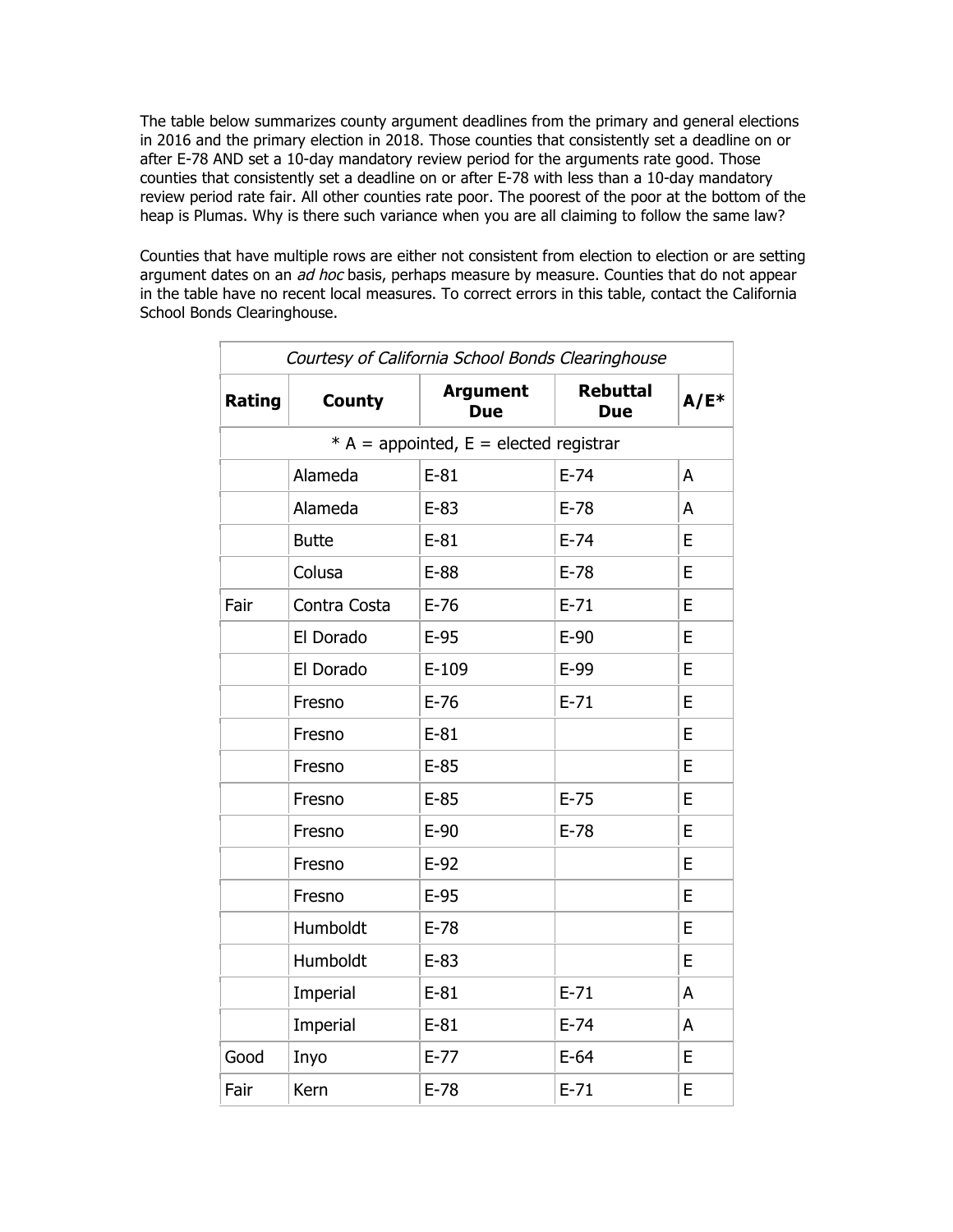|      | Kern           | $E-83$  |         | E |
|------|----------------|---------|---------|---|
|      | Kern           | $E-83$  | $E-78$  | E |
|      | <b>Kings</b>   | $E-81$  | $E-71$  | E |
|      | Kings          | $E-82$  | $E-75$  | E |
| Fair | Lake           | $E-74$  | $E-67$  | A |
|      | Los Angeles    | $E-81$  | $E-70$  | A |
|      | Los Angeles    | $E-81$  | $E-71$  | Α |
| Good | Madera         | $E-78$  | $E-68$  | A |
| Fair | Marin          | $E-78$  | $E-71$  | E |
|      | Merced         | $E-78$  | $E-71$  | E |
|      | Merced         | $E-83$  | $E-74$  | E |
|      | Mono           | $E-78$  | $E-68$  | A |
|      | Mono           | $E-81$  | $E-75$  | A |
|      | Monterey       | $E-81$  | $E-71$  | A |
|      | Monterey       | $E-82$  | $E-75$  | A |
|      | Napa           | $E-81$  | $E-74$  | E |
|      | Nevada         | $E-81$  | $E-74$  | E |
|      | Nevada         | $E-109$ | $E-102$ | E |
|      | Orange         | $E-85$  | $E-75$  | A |
|      | Placer         | $E-88$  | $E-78$  | E |
|      | Placer         | $E-89$  | $E-85$  | E |
|      | Plumas         | $E-116$ | $E-104$ | E |
| Good | Riverside      | $E-78$  | $E-68$  | A |
|      | Sacramento     | $E-84$  | $E-82$  | A |
|      | Sacramento     | $E-89$  | $E-85$  | A |
|      | San Benito     | $E-84$  | $E-77$  | E |
| Fair | San Bernardino | $E-75$  | $E-70$  | Α |
|      | San Diego      | $E-76$  | $E-68$  | A |
|      | San Diego      | $E-81$  | $E-76$  | A |
|      | San Francisco  | $E-82$  |         | A |
|      | San Francisco  | $E-82$  | $E-78$  | A |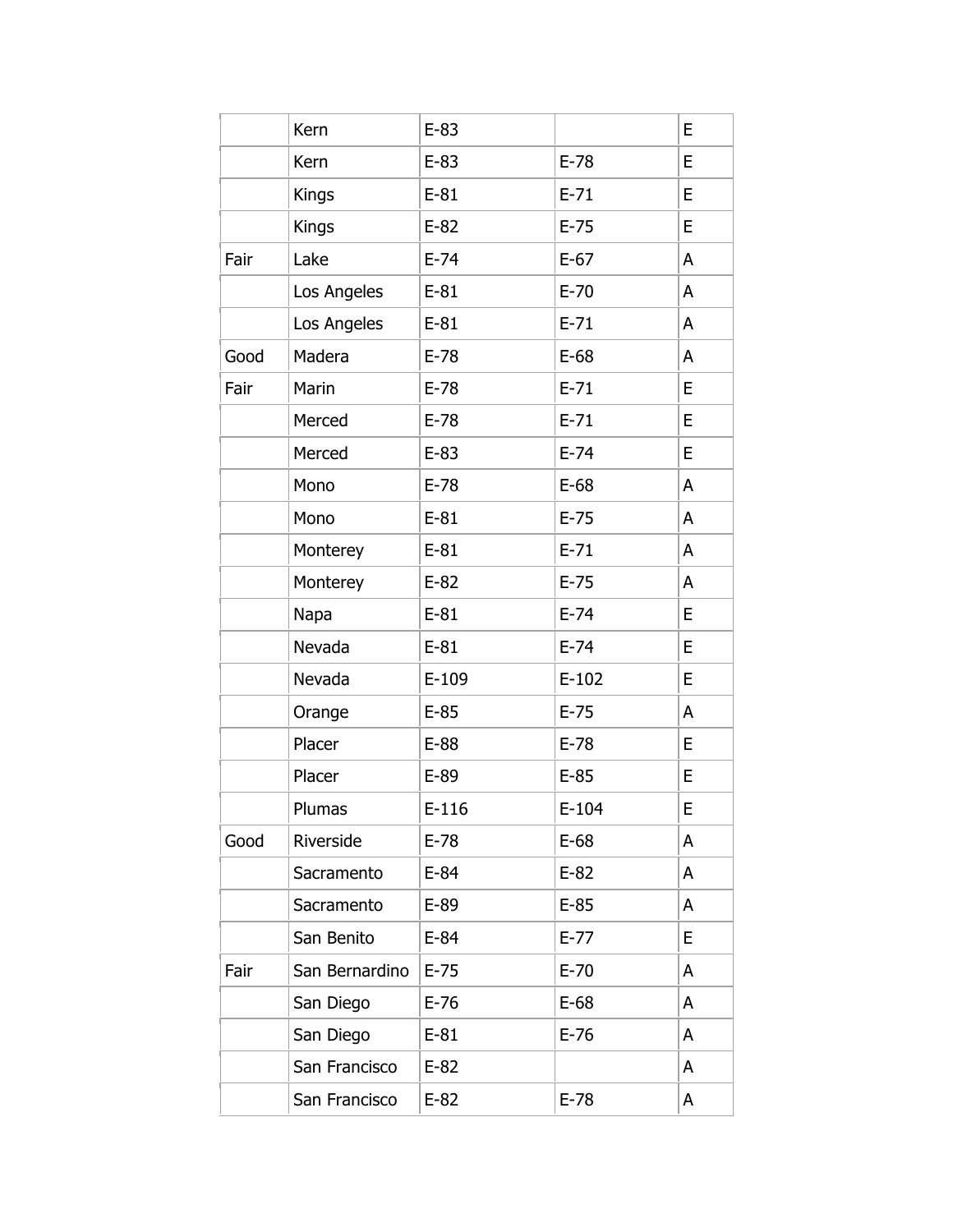|      | San Joaquin        | $E-95$  | $E-85$  | A |
|------|--------------------|---------|---------|---|
|      | San Luis<br>Obispo | $E-85$  | $E-78$  | E |
|      | San Luis<br>Obispo | $E-88$  | $E-81$  | E |
|      | San Luis<br>Obispo | $E-95$  | $E-88$  | E |
|      | San Luis<br>Obispo | $E-110$ | $E-103$ | E |
|      | San Mateo          | $E-81$  | $E-71$  | E |
|      | San Mateo          | $E-84$  | $E-74$  | E |
|      | Santa Barbara      | $E-96$  |         | E |
|      | Santa Barbara      | $E-97$  | $E-85$  | E |
|      | Santa Barbara      | $E-103$ |         | E |
|      | Santa Clara        | $E-81$  | $E-76$  | A |
|      | Santa Clara        | $E-83$  | $E-77$  | A |
|      | Santa Clara        | $E-84$  | $E-77$  | Α |
|      | Santa Cruz         | $E-81$  | $E-74$  | E |
|      | Santa Cruz         | $E-82$  | $E-75$  | E |
|      | Shasta             | $E-77$  | $E-70$  | E |
|      | Shasta             | $E-84$  | $E-78$  | E |
|      | Shasta             | $E-95$  | $E-88$  | E |
|      | Siskiyou           | $E-127$ | $E-117$ | E |
|      | Solano             | $E-81$  | $E-71$  | A |
|      | Solano             | $E-84$  | $E-81$  | A |
| Good | Sonoma             | $E-78$  | $E-68$  | E |
|      | <b>Stanislaus</b>  | $E-99$  | $E-91$  | E |
|      | Sutter             | $E-74$  |         | E |
| Good | Sutter             | $E-76$  | $E-60$  | E |
|      | Tehama             | $E-76$  | $E-69$  | E |
|      | Tehama             | $E-95$  | $E-88$  | E |
|      | Tulare             | $E-78$  | $E-68$  | A |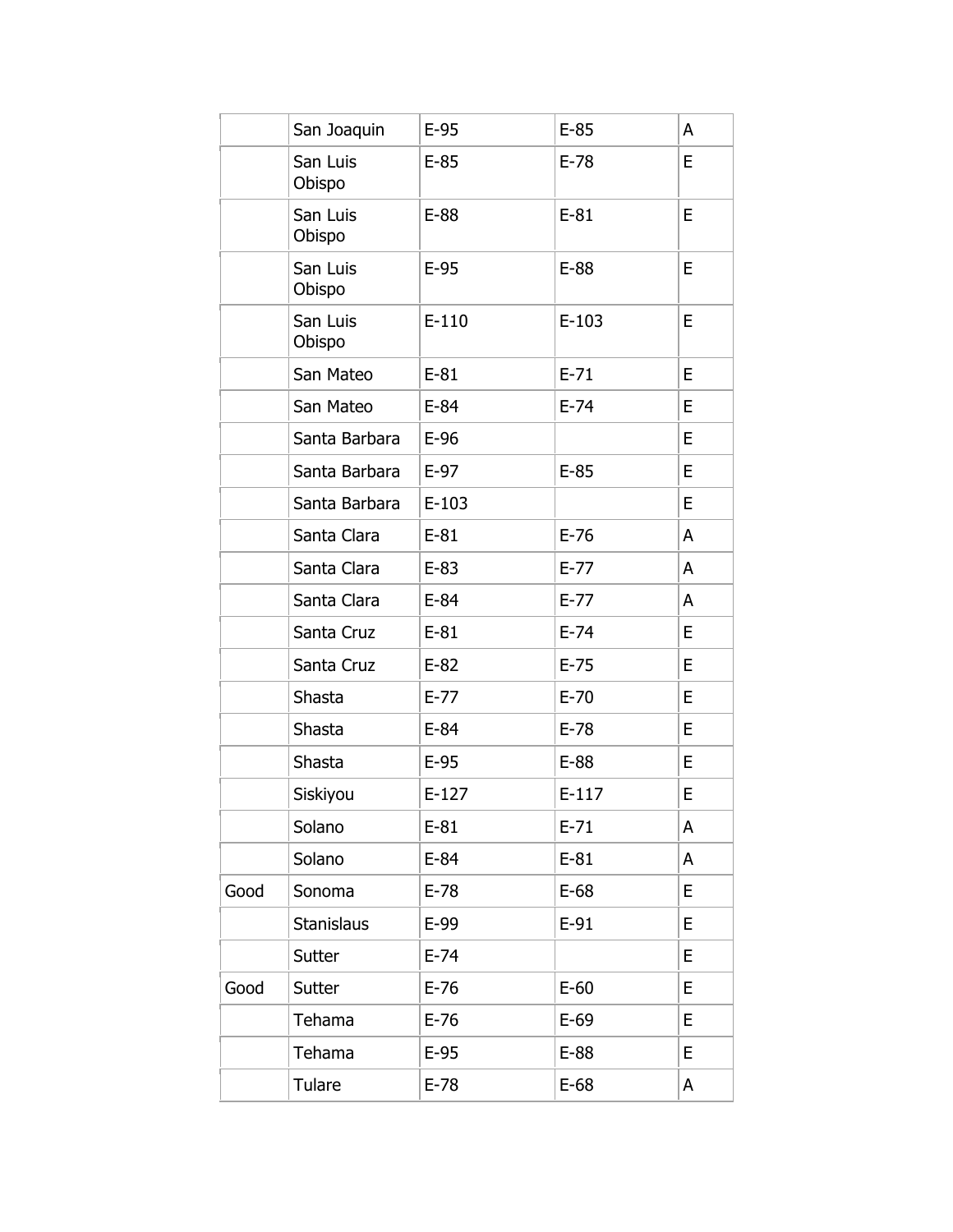| Tulare  | $E-110$ | $E-100$ | А |
|---------|---------|---------|---|
| Ventura | $E-96$  | $E-85$  | F |
| Ventura | $E-97$  | $E-88$  | F |
| Yolo    | $E-88$  | $E-88$  | E |
| Yuba    | $E-81$  | $E-74$  | F |

## **Limited Elections Code Discretion**

There are three similar, but different codes that address the discretionary authority to set argument dates. Each code applies to a different type of election -- county (9163), district (9316), and school district (9502). The focus of this letter is school district elections, but the other two codes illustrate the subtle differences under which discretion is permitted. Each code limits discretion to its own discrete set of items.

#### For county elections:

9163. Based on the time reasonably necessary to prepare and print the arguments, analysis, and county voter information guides and to permit the 10-calendar-day public examination as provided in Article 5 (commencing with Section 9190) for the particular election, the county elections official shall fix and determine a reasonable date before the election after which no arguments for or against any county measure may be submitted for printing and distribution to the voters as provided in this article. Notice of the date fixed shall be published by the county elections official pursuant to Section 6061 of the Government Code. Arguments may be changed until and including the date fixed by the county elections official.

#### For district elections:

9316. Based on the time reasonably necessary to prepare and print the arguments and voter information guides, and to permit the 10-calendar-day public examination as provided in Article 4 (commencing with Section 9380) for the particular election, the district elections official charged with the duty of conducting the election shall fix and determine a reasonable date before the election for the submission to the district elections official of an argument in favor of and against the ordinance, and additional rebuttal arguments as provided in Section 9317. Arguments may be changed or withdrawn by their proponents until and including the date fixed by the district elections official.

#### For school district elections:

9502. Based on the time reasonably necessary to prepare and print the arguments, and to permit the 10-calendar-day public examination as provided in Section 9509, the person conducting the election shall fix and determine a reasonable date prior to the election after which no arguments for or against any school measure may be submitted to him or her for printing and distribution to the voters. Notice of the date fixed shall be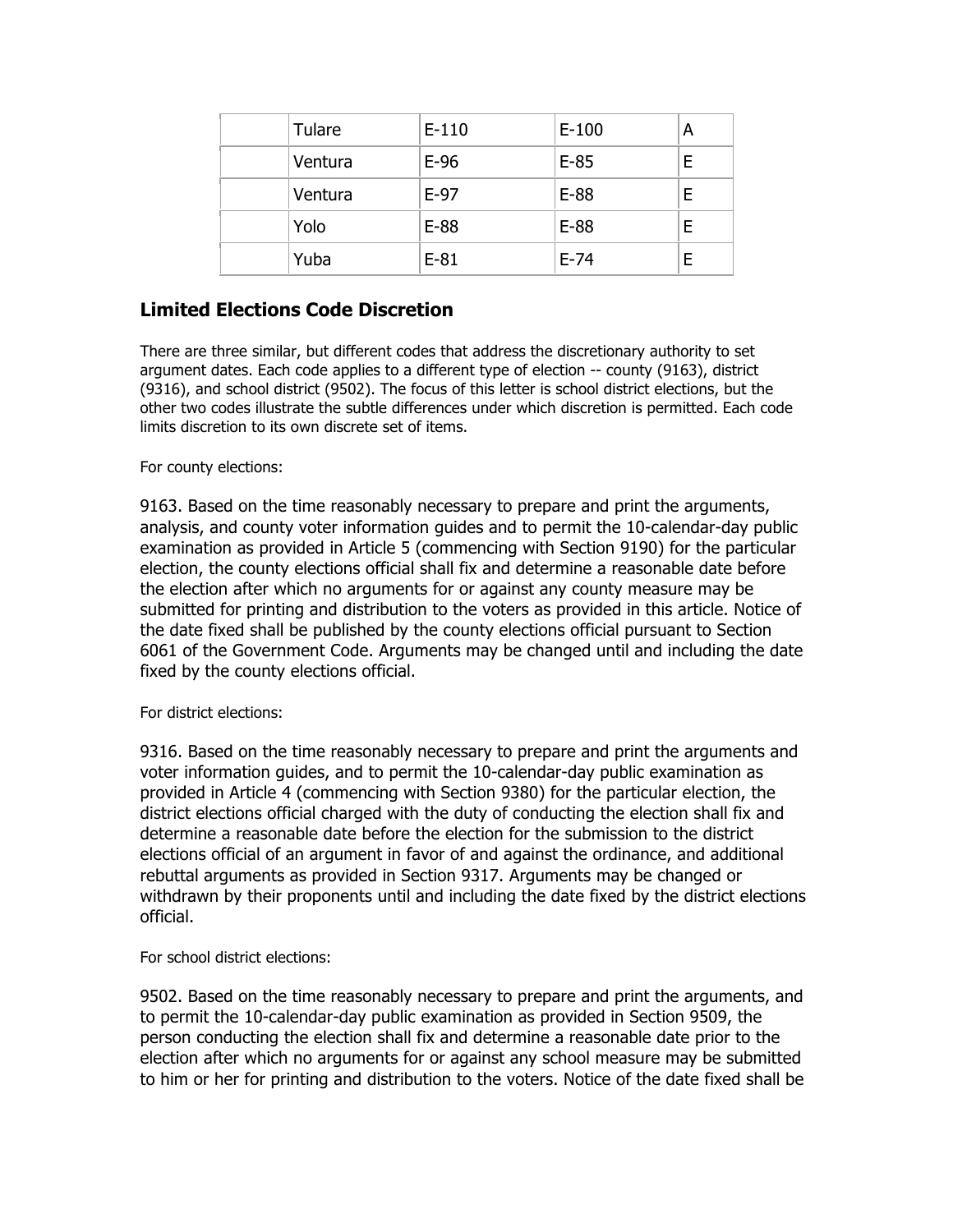published pursuant to Section 6061 of the Government Code. Arguments may be changed until and including the date fixed by the person conducting the election.

Keep in mind that much of the language in these sections are terms defined in other parts of the Elections Code. For example, "school measure," in section 9502, is one of those defined terms. That is the section that applies to the measures which are the focus of this letter.

Each of these three sections repeat the same general language. Repetition like this is common throughout the Elections Code, but it helps to illustrate consistent legislative intent.

The key repetitive language in each of these sections is the conditional clause, "Based on the time reasonably necessary to prepare and print the arguments ... [and] ... the 10-calendar-day public examination ..."

For the first two codes (above), that clause, and thereby your discretion, is extended to other items peculiar to the elections to which those codes apply, but not for 9502.

The plain meaning and intent of the conditional clause is that the only criteria that the elections official may consider in fixing the argument deadline are the listed criteria, slightly different in each section.

Unlike the county code and district code, the school district code limits discretion to the arguments only. All the other local deadlines are not connected to the arguments. Arguments are short documents, much like candidate statements.

In contravention of the code, the three primary excuses reasons that elections officials use to justify the early setting of argument deadlines are (1) consolidation considerations due to the infrequency of board of supervisors meetings, (2) public notice considerations due to the infrequency of local newspaper publication dates, and (3) no reason at all -- we can create any rules we wish.

None of those excuses are permitted by the legislature in any of the three sections. None of those excuses have any relation to setting a deadline for arguments based on the time needed to "prepare and print" the arguments.

Each county that sets its argument due date earlier than E-88, permits the district tax rate statement and the county counsel impartial analysis to be filed as late as or later than E-88. Why? Because there is no authority in the codes to override the date set in the code. The only party to be disadvantaged in this scenario is the public.

Some counties, like Santa Barbara and Ventura, appear to have created local policies without any authority in the Elections Code. Santa Barbara will even accommodate districts who miss its early measure filing deadline. Some counties, like Fresno, will even accept arguments from proponents after the due date. No county will do the same for opponents.

You may be under the misconception that all counties set argument deadline dates in a similar manner. Our canvass of elections officials demonstrates that election officials are all over the map on how the argument deadlines are set. Inyo and Lake counties as examples of the most generous deadlines of any county in the state. They are small counties with limited resources. In Lake County, argument deadlines are set at E-74 and rebuttal deadlines are set at E-67. For comparison, in huge Los Angeles County argument and rebuttal deadlines are set at E-81 and E-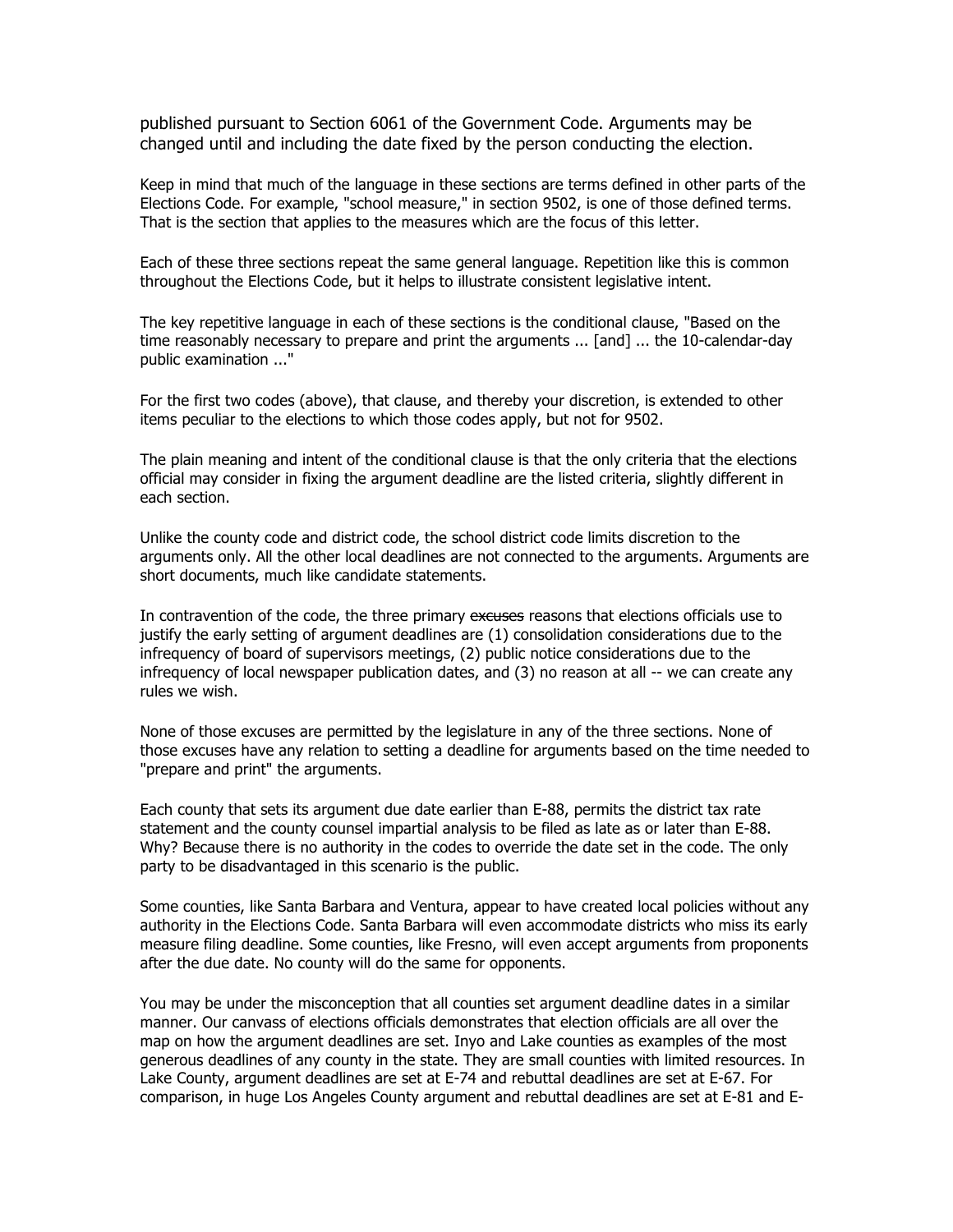71, respectively. If Kammi Foote and Diane Fridley can do this with a staff of 2 or 3, what justification do the elections officials in the cluster of counties that includes Plumas have for disregarding the law and effectively placing their thumb on the scale to favor passage of school measures over the due process and speech rights of the public for an opportunity to be heard?

The other major concern with respect to argument deadlines is that E-88 is always a Friday at close of business. The school bonds cartel recognizes that filing as close as possible to or on E-88 further disadvantages the public when counties forgo placing school measure filing information on county elections web sites promptly. Some elections officials, such as Los Angeles county, have a policy to wait until E-83, the last day on which a measure can be withdrawn, to post measure information on its web site. With an argument filing deadline of E-81, the public, unless they won't take no for an answer, is denied its right to be heard. Who does that serve? We know of no instance where a filed school measure has ever been withdrawn between E-88 and E-83.

While diligent and persistent people can try to track down a district's resolution, question, fulltext, and tax rate statements, district's don't make this information easily available and many do not make it available at all. Most importantly, however, ALL district resolutions delegate complete discretionary authority to the superintendent to change the adopted resolution and tax rate statement at any time. Thus, the only reliable source of the actual documents to appear on the ballot are those that are actually filed with election officials. When election officials withhold the filed documents from the public for arbitrary reasons, it serves only the school bonds cartel.

The school bonds cartel controls its filing decisions. It can prepare well in advance and spring it upon counties at the last minute. The public should have an opportunity to have one full weekend (after gaining access to all a district's filed documents) to prepare an argument and recruit signers. (The weekend after E-88 is useless because the elections officials, with one or two exceptions, do not promptly post all the filed documents on their web sites until days after the filing deadline, if ever.)

#### **DEMAND 14.**

That you limit discretion to set argument deadlines for school measures to that permitted by the code.

Because the Elections Code sets E-88 as the filing deadline for every election, districts can delay the tax rate statement to that day. The resolution, that includes the ballot statement and full text of the measure, and the tax rate statement comprises all the school measure documents. Any argument date set earlier than E-78 flies in the face of having the mandatory 10-day examination period. This first 10-day period that begins on E-89 is to examine the district's documents. Neither a district nor a registrar has ever asked a court for a writ of mandate, which is the only remedy available to the public after E-88. Since it is only the public that is disadvantaged by this, it places an expensive and undue burden on the public to potentially have to ask for two writs of mandate. This is an unconscionable prospect.

#### **DEMAND 15.**

That you set school measure argument deadlines no earlier than E-78.

Since the second of the three examination periods is set for the arguments, and possibly the impartial analysis, the deadline set for rebuttals must be no earlier than 10 days after that of the argument.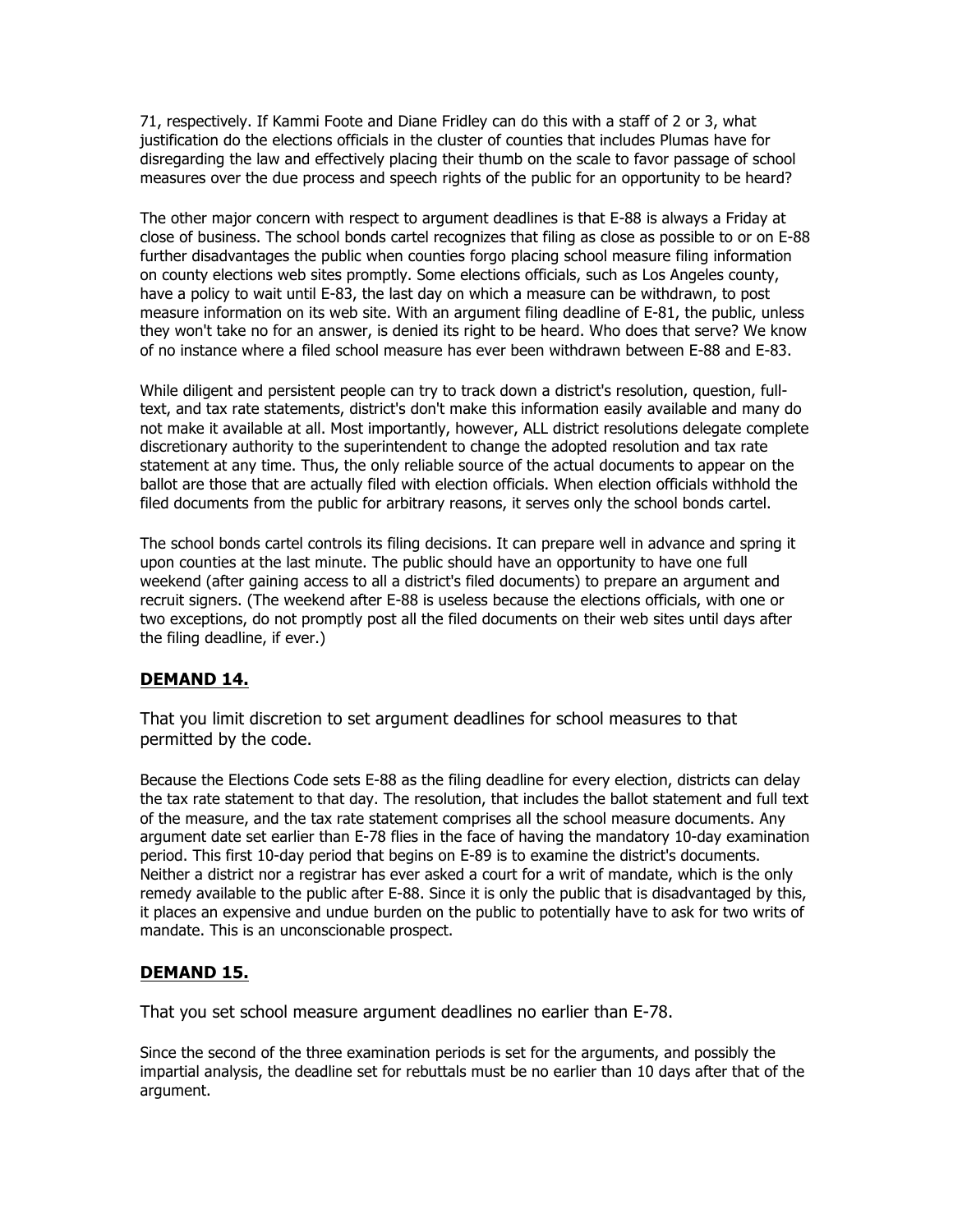#### **DEMAND 16.**

That you set school measure rebuttal deadlines no earlier than E-68.

The main point that needs to be addressed are argument deadlines. The proponent (except in the case of Montebello Unified [Los Angeles] in 2016) always files an argument that can be prepared weeks in advance of the filing of the resolution. All arguments in favor are written by those selling districts on the idea of placing a bond measure on the ballot. Opponents are not given a fair opportunity to respond when the rules that are implemented vary from county to county and, oftentimes, from measure to measure within the same county for the same election day. This disadvantages regular, working people at every step in the process.

Election officials could help level the playing field further by posting on the web site the simple fact that a school measure resolution was filed. Using the rationale that the filing may not be complete or may be altered just perpetuates and compounds the disadvantage to the public, who are, in fact, paying for the entire election process.

Among the counties that set very early argument deadline dates, arguments against are rarer than unicorns. In the sole known case where an argument was filed, the argument against was filed by a governing board member.

We contend that any argument deadline set prior to the E-88 is a violation of the public's right to due process.

#### **10-Day Public Examination Period**

The Elections Code requires that after the filing date deadline (E-88), there be a mandatory 10 day public examination period for the various filed documents. This is the first of three examination periods.

Elections Code 9500(a) refers to qualified school measures, which include the resolution, ballot statement, full-text, and tax rate statement. 9500(b) refers to the impartial analysis. 9509(a) applies to the "materials referred to in Sections 9500, 9501, and 9504."

Setting argument or rebuttal argument due dates prior to or within the examination period violates both the letter of the statute and due process.

Bond and parcel tax measures are a privilege afforded districts. It's a local government agency attempting to levy a tax on the public. Clearly, the district is not the party that the examination period is enacted to protect. Any shortening or diminution of the examination period works in favor of the district at the expense of the public. Any skirting of the mandate is a violation of due process of the public for an opportunity to be heard in a meaningful way.

The school bonds cartel encourages districts to adopt school measures as near to the filing deadline as possible, and then file school measure documents as late as possible for the express purpose of suppressing opposition, but particularly to ensure that opponents have no time to file the pivotal argument against the measure.

Election officials' policies that serve internal purposes or desires for administrative convenience, except in the two criteria for which the legislature has made an exception, are violative of the due process rights of the public.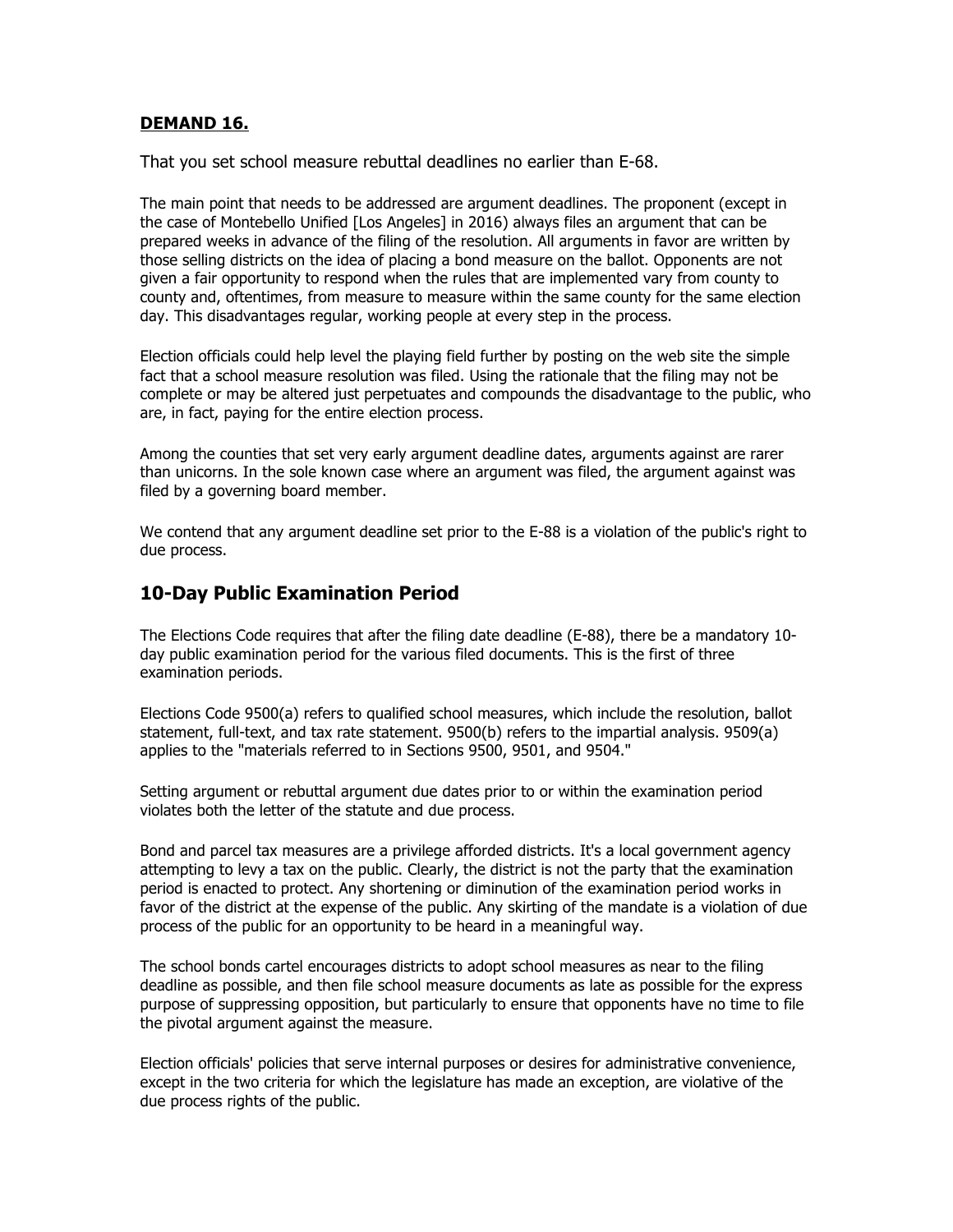The only way for the three public examination periods to comprise less than 30 days is for election officials to merge them by setting early argument and rebuttal deadline dates. As demonstrated in the table at the beginning of this part, some counties with very limited resources are able to do that.

#### **DEMAND 17.**

That you implement full and separate 10-day public examination periods for each of the three sets of documents for which they are required.

# **IV.C. Stealth Arguments**

A relatively recent and growing school bonds cartel tactic is to place the argument supporting the measure, often labelled as "findings," at or near the beginning of the full text of the measure. These "findings" are not intended to be, nor can they legally be, a binding part of the contract the district asks the public to approve. They have no place in a contract of any sort. The district, unlike opponents, therefore get two bites at the apple -- once in the unlimited word-count of the full text, and then again in the argument and rebuttal provided for by the code. Opponents are given no such advantage. Nor are opponents given an opportunity to rebut a stealth argument.

Elections Code 9501 provides for the printing of arguments in connection with a school measure. Each side is allocated one, 300-word argument for printing in the sample ballot pamphlet. The only ballot materials authorized by Proposition 39 are contained in Section  $1(b)(3)(B)$ .

A list of the specific school facilities projects to be funded and certification that the school district board, community college board, or county office of education has evaluated safety, class size reduction, and information technology needs in developing that list.

A handful of additional codes mandate certain other statements to be printed in the ballot pamphlet under specific circumstances.

As time passed after the passage of Proposition 39, the school bonds cartel became emboldened. It continued to add materials that go further and further beyond the language authorized by Proposition 39 and the Elections, Education, and Government Codes. It's gotten to the point that the ballot measures are a rats' nest of argumentative, conflicting, exculpatory, repetitive, sloppily-written language that serves only to sell the measure and dissuade anyone from reading, much less understanding, the proposed contract.

Bond counsel are now boldly inserting argumentative (persuasive) language, in fact the district's entire argument, into the full text of the measure. Opponents are not given a similar opportunity, contrary to the legislative intent in the Elections Code. These tactics violate the due process rights of the public to a fair election process and to a clear statement of the proposal.

All post-election remedies are inadequate. Districts have unlimited taxpayer-funded resources and lawyers willing to bill whatever it takes to bury any civil action. On the criminal side, there is not a single district attorney's office that, even after receiving a verified complaint, has prosecuted district employees for using public resources for school measure election campaign activities under Education Code 7054 and 7058. Nor has a single district attorney's office prosecuted a single case of criminal misuse of bond funds under Education Code 15264 and 15288 or the underlying Penal Code 424.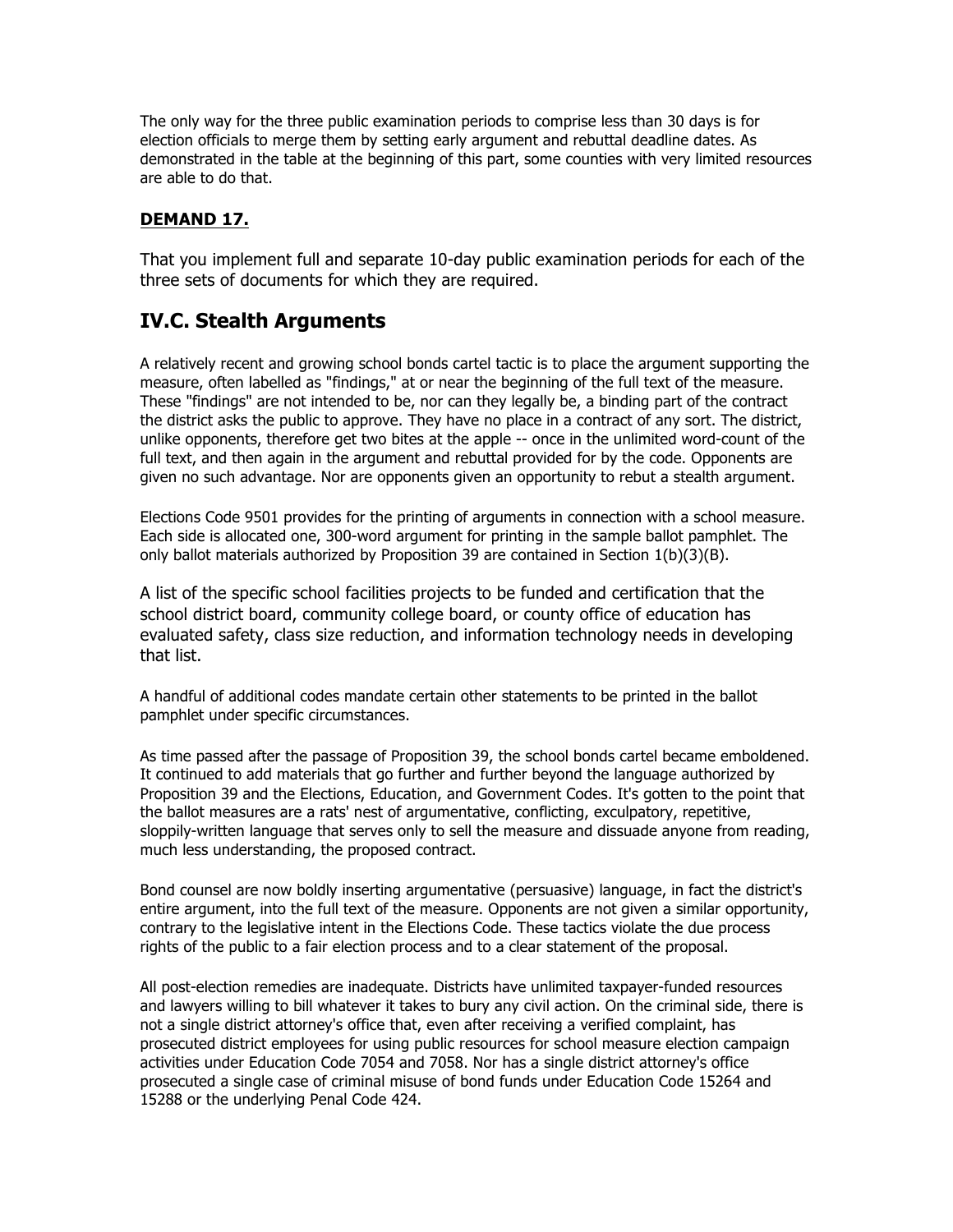Evidence of Education Code 7054 violations are right under your nose, literally. Just look at the contact information for the person who printed the materials, gathered the signatures, and then appeared at your office to file the arguments and rebuttals.

#### **DEMAND 18.**

That you reject Proposition 39 bond measures that include sections of arguments/findings, whether or not labelled such that describe the intent or the wishes of the district using argumentative language. The California Constitution mandates that the voters be presented with "a list of the specific school facilities projects to be funded."

There are several other common tactics to include arguments in the full text of the measure.

## **IV.C.1 Repeating Ballot Statement**

The heading used with this tactic is often "Introduction." The ballot statement has become a voter-survey tested selling proposition. The Elections Code requires that it be a synopsis of the school measure. (See discussion of 13119(c) below.) If you were to reject ballot statements that don't conform to the codes described in Part II, this practice would end post haste.

# **IV.C.2. Inserting Full Arguments**

Depending on the bond counsel firm writing the school measure, this can take many forms. One firm includes the argument under the heading "PROJECT LIST" using a series a bullet-point-like outline points all in bolded text. The outline is preceded by an argumentative, strident statement ending with "the Board of Education determines that the District MUST:."

Other firms have begun labelling these arguments as "Findings" or "Key Findings."

## **IV.C.3. Inserting Accountability Requirements**

Some bond counsel insert these in the full text of the measure multiple times. Often they are found at the beginning, always before the alleged project list. Sometimes they are found at the end, often in difficult-to-read all-upper-case letters. Sometimes they are inserted multiple times. How many places in a single school measure should "no salaries" language appear? None -- it's not a specific school facilities project. It's a poll-tested argument for getting a favorable vote.

While bond counsel may quote the actual requirement from the law, they often paraphrase it making the whole measure confusing and conflicting from a legal perspective. Can the language of the measure override the language of the Education Code? The most outrageous tactic used in these "accountability" requirements is when bond counsel intentionally alters phrases from the actual law in an insidious attempt to aid and abet districts in evading accountability. This tactic is most often used in connection with the Proposition 39 language of Section 1(b)(3)(A). The fashion-of-the-day is to modify the "administrator salaries" phrase by inserting an adjective or two in front of it, turning the phrase into "non-construction related administrator salaries." It is also often used to modify the statutory provisions for the independent citizens' oversight committee. In some cases, the full text of the measure actually rewrites the composition of the oversight committee to one of its own liking, creating categories and imposing qualifications.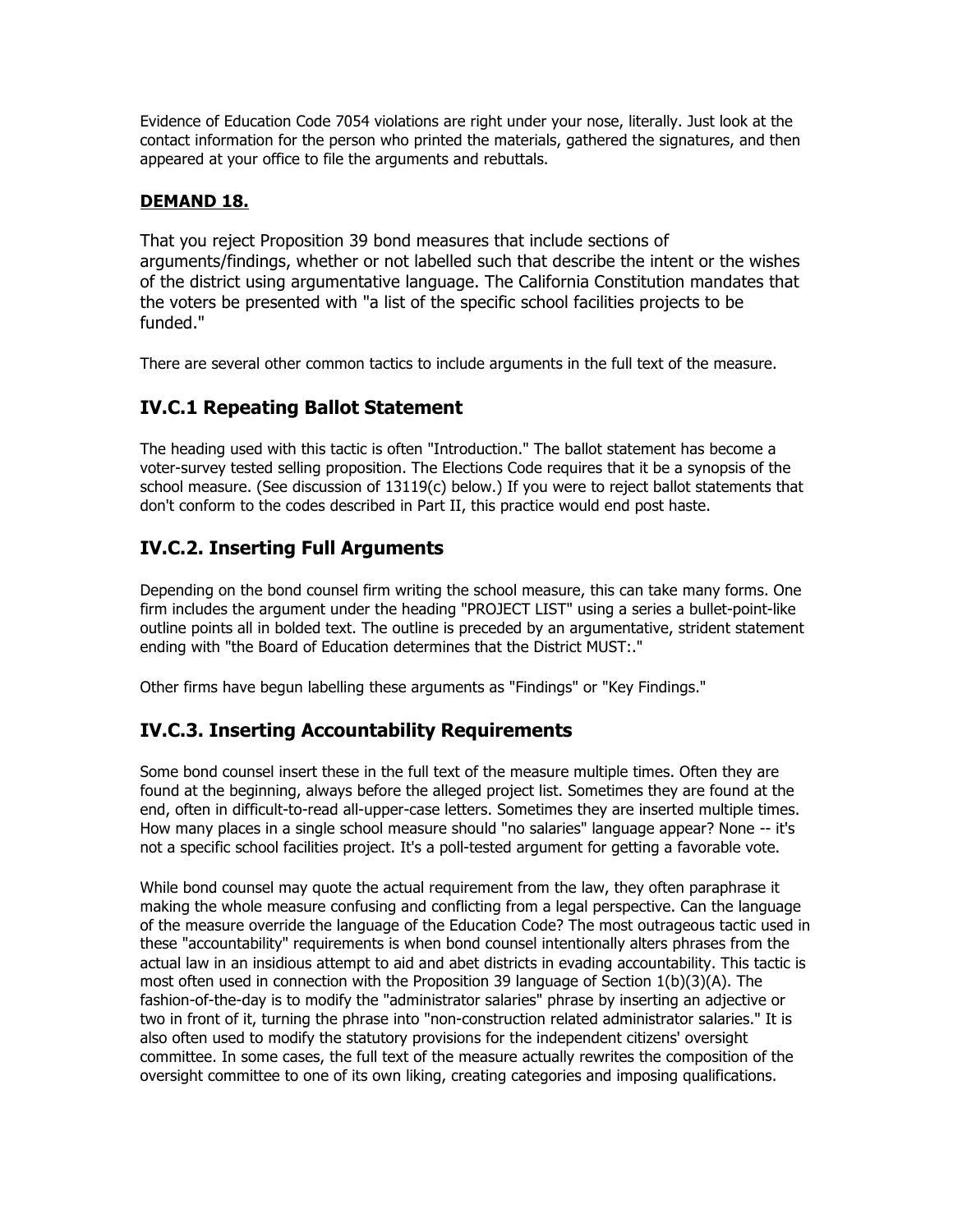Inserting these paraphrased or modified requirements is a subterfuge to give districts cover with the uninformed public and the oversight committee (ah, but we repeat ourselves) to get away with intentional misuse of bond funds.

The arguments are always found at the beginning of the school measure, where they are most likely to be read. No matter how the argument is labelled, it is completely misleading, biased, argumentative, and prejudicial in favor of passing the school measure. These arguments consist of hundreds of words. The same argument talking points are used again in the argument permitted under 9501.

Including arguments in the school measure violates the law and the due process rights of the public and adds to the confusion of mixing sales language and contractual language.

# **IV.D. Equivocating (Weasel) Language / Accountability Avoidance**

As intended by the school bonds cartel, the legalese boilerplate, added to school measures in violation of the strict accountability requirements of Proposition 39, is designed to evade accountability at every turn by granting complete and absolute discretion to the district, after the fact, to do or not do anything that the vague promises of the non-specific lists of types of projects at any and all sites don't already accomplish. In a newspaper report of a governing board meeting to adopt an election order in Solano County in 2016, when a member questioned the list as not being specific, he was told by the financial advisor, that the governing board can determine the details of the projects to be funded after the measure has been approved by the voters.

Any lawyer using the language found in a school measure in a commercial contract would be on the fast track to disbarment for malpractice or incompetence or both. It's obscene in the perniciousness of the evisceration of each and every accountability requirement established by Proposition 39 and the Strict Accountability Act.

While the theme of "accountability" is pervasive in both the California Constitution and the Education Code, the practices of districts and their advisors have made a sham of the word.

The goal of the districts, aided and abetted by bond counsel, is to avoid ALL the accountability requirements. (See **Richard Michael's testimony** to the Little Hoover Commission hearing on bond oversight in September 2016.) This is most boldly done by adding boilerplate language that makes the allegedly specific list into types or examples of projects and then adding a litany of vague, impossible-to-comprehend additions to each project, some of which are physical facilitiesrelated and some of which are administration-related, often referred to as soft costs.

By including everything, including, literally, the kitchen sink, in the boilerplate, districts achieve the goal of being able to spend the money on anything they may later wish to buy and then point to a word or phrase that justifies it. This is contrary to the Purpose and Intent of Proposition 39 "To ensure that BEFORE they vote, voters will be given a list of specific projects their bond money will be used for."

This trick carries over to, not only the public, but also to the oversight committee and to the allegedly independent auditors. The public has no effective remedy to stop this fraud. You should deny district requests to place school measures on the ballot that don't meet all four of the accountability requirements of Proposition 39. Measures that do not meet the clear and unambiguous language of Section 1(b)(3)(B) do not qualify. You took an oath to uphold the California Constitution. Honor it.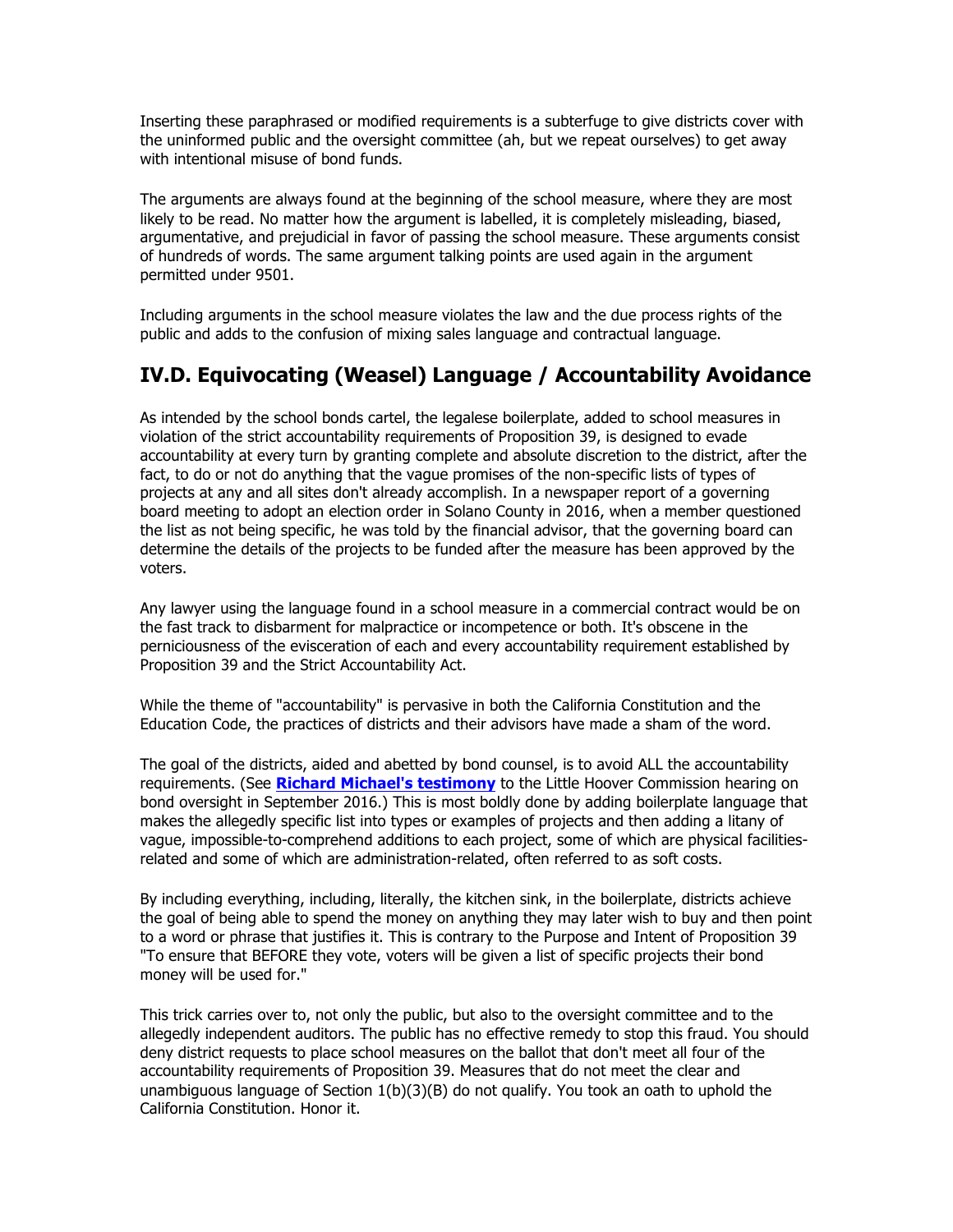The newest wrinkle is that bond counsel are now including huge exculpatory paragraphs to counter the statutory requirement of 13119(b) in the full text of the measure. These same exculpatory provisions are already addressed in the tax rate statement, but the school bonds cartel doesn't want the public to read the tax rate statement.

The effect of this fraud is that districts propose the maximum allowable bond authorization for a single election without any relation to the costs of the featured (marketed) types of projects. The bond funds become a continuous source of funds for marquee projects, everyday facility maintenance, direct salary and operating cost reimbursements, and freeing up the general fund to increase salaries, benefits, and pensions.

# **Conclusion**

It's your duty to enforce the Elections Code to ensure the fairness and the impartiality of the elections process. Deferring to the public to make you do your duty is malfeasance, misfeasance, or nonfeasance in office -- take your pick. Failure to perform your duty brings disrepute on your office and jeopardizes the public's confidence in the entire election system of California.

Sincerely,

Bill Baber Grossmont-Cuyamaca CCD

Kevin Carlin Fresno Unified, MiraCosta CCD

Keith Ericson San Diego Unified, San Diego CCD

Arturo Ivan Hoyos San Diego Unified, Sweetwater Union High, Grossmont-Cuyamaca CCD

sharon janis Cardiff Elementary

Thomas Johnson Fallbrook Union Elementary, Fallbrook Union High, San Diego CCD

Nick Marinovich San Diego Unified, Southwestern CCD

Teresa Platt Fallbrook Union Elementary, Palomar CCD

Michael Robertson Del Mar Union Elementary, San Dieguito Union High